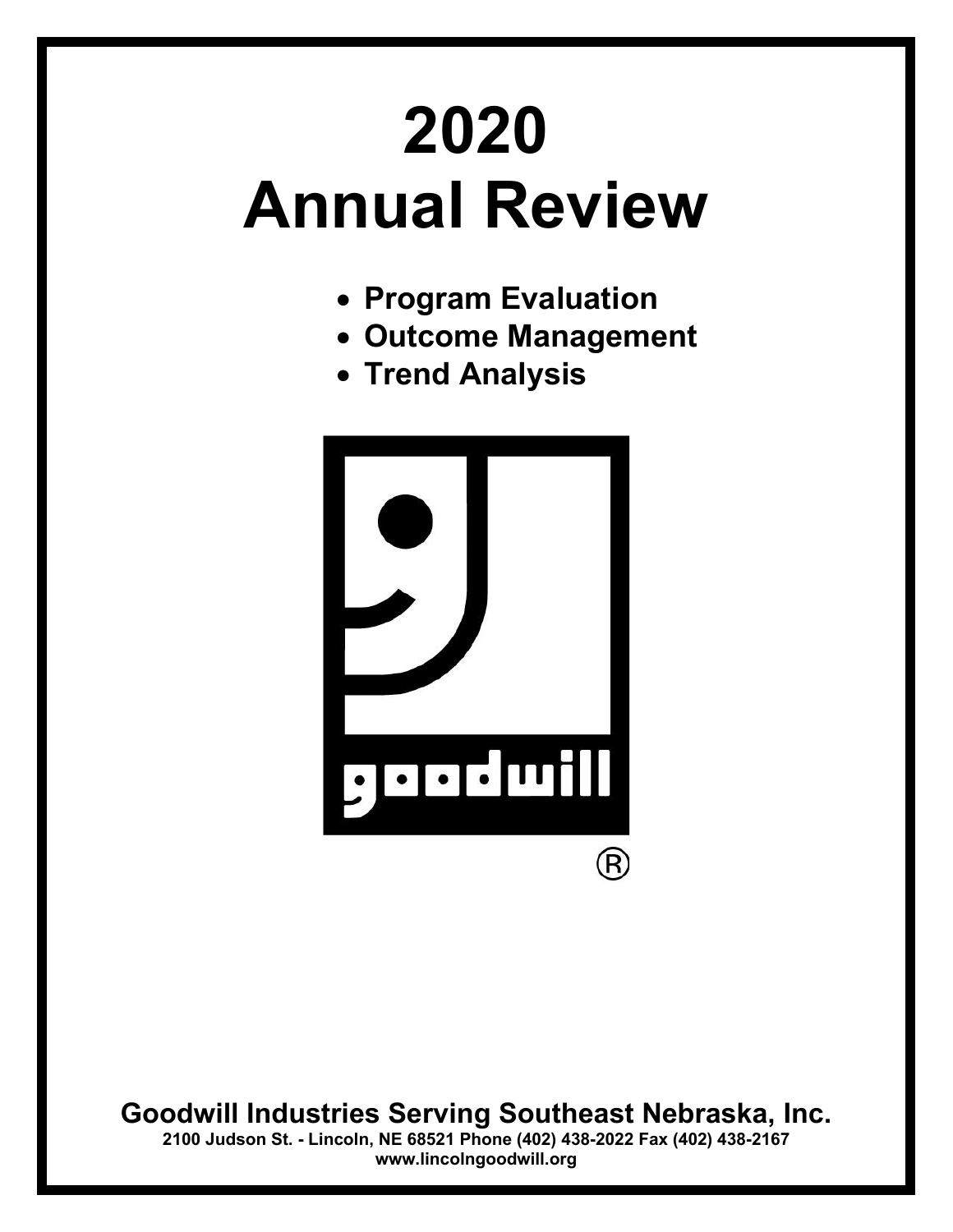## **Introduction**

In 2020 Goodwill Industries Serving Southeast Nebraska, Inc. provided vocational services to 2,803 individuals and overall, Goodwill provided 33,385 total units of service.

## **General Overview**

## *Total Units of Service*

| Program                                 | 2017   | 2018   | 2019   | 2020   |
|-----------------------------------------|--------|--------|--------|--------|
| Job Connection Computer Lab             | 460    | 314    | 476    | 453    |
| Community Service Recipients (CSR)      | 203    | 112    | 132    | 29@    |
| Community Support (CS)                  | 36,291 | 27,289 | 35,948 | 28,046 |
| HireNebraska                            | 58     | 43#    | $- -$  |        |
| Goodwill Academy                        | 4,695  | 8,235  | 5,219  | 4,633  |
| *Retail Organizational Employment (ROE) | 67     | 102    | 149    | 67     |
| <b>YWCA Job Outfitters</b>              | 452    | 461    | 630    | 157    |
| <b>Total</b>                            | 42,226 | 36,556 | 42,554 | 33,385 |

## *Individuals Served*

| Program                                 | 2017  | 2018  | 2019  | 2020       |
|-----------------------------------------|-------|-------|-------|------------|
| Job Connection Computer Lab             | 187   | 142   | 166   | 220        |
| Community Service Recipients (CSR)      | 192   | 112   | 123   | $26\omega$ |
| Community Support (CS)                  | 2,244 | 2,837 | 3,295 | 2,411      |
| HireNebraska                            | 12    | 8#    |       |            |
| Goodwill Academy                        | 94    | 143   | 85    | 65         |
| *Retail Organizational Employment (ROE) | 10    | 12    | 15    | 11         |
|                                         |       |       |       |            |
| <b>YWCA Job Outfitters</b>              | 190   | 203   | 259   | 70         |
| <b>Total</b>                            | 2,929 | 3,457 | 3,943 | 2,803      |

\*CARF Accredited

# Last year of grant

@Three months operation of program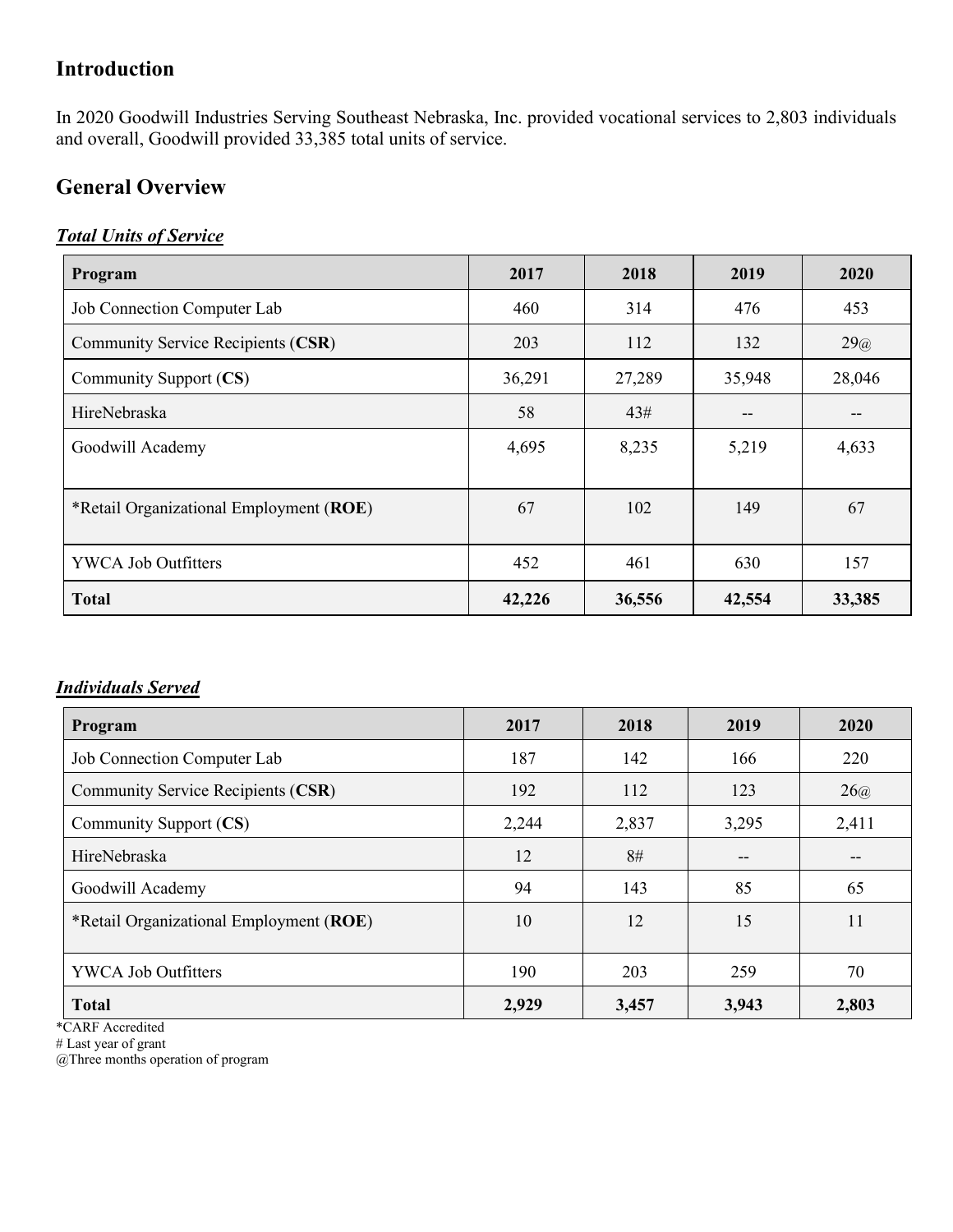# **Participants' Characteristics**

| Gender       | Job<br>Connection        | <b>CSR</b> | <b>CS</b> | Academy | <b>ROE</b> | <b>YWCA Job</b><br><b>Outfitters</b> | <b>Total Individuals</b><br><b>Served</b> |
|--------------|--------------------------|------------|-----------|---------|------------|--------------------------------------|-------------------------------------------|
| Male         | 87                       | 12         | 1,289     | 29      |            | 31                                   | 1,453                                     |
| Female       | 133                      | 14         | 1,082     | 36      | 6          | 39                                   | 1,310                                     |
| Unknown      | $\overline{\phantom{m}}$ | $- -$      | 40        | $-$     | --         | $\overline{\phantom{m}}$             | 40                                        |
| <b>Total</b> | 220                      | 26         | 2,411     | 65      | 11         | 70                                   | 2,803                                     |

| <b>Ethnicity</b>   | Job<br><b>Connection</b> | <b>CSR</b> | $\overline{\text{CS}}$ | Academy        | <b>ROE</b>     | <b>YWCA Job</b><br><b>Outfitters</b> | <b>Total Individuals</b><br><b>Served</b> |
|--------------------|--------------------------|------------|------------------------|----------------|----------------|--------------------------------------|-------------------------------------------|
| White              | --                       | --         | 881                    | 48             | 9              | 38                                   | 976                                       |
| <b>Black</b>       | --                       | $- -$      | 327                    | 8              | --             | 20                                   | 355                                       |
| American<br>Indian |                          | --         | 60                     |                | --             | 1<br>-1                              | 61                                        |
| Asian              | --                       | $- -$      | 327                    | $\overline{4}$ | --             | $- -$                                | 331                                       |
| Hispanic           | --                       | --         | 407                    | 3              | $\overline{2}$ | 6                                    | 418                                       |
| Other              | --                       | --         | 407                    | $\overline{2}$ | --             | $\overline{4}$                       | 413                                       |
| Unknown            | 220                      | 26         | 2                      | --             | --             | 1                                    | 249                                       |
| <b>Total</b>       | 220                      | 26         | 2,411                  | 65             | 11             | 70                                   | 2,803                                     |

| Age             | Job<br>Connection | <b>CSR</b> | $\mathbf{CS}$ | Academy | <b>ROE</b>     | <b>YWCA Job</b><br><b>Outfitters</b> | <b>Total Individuals</b><br><b>Served</b> |
|-----------------|-------------------|------------|---------------|---------|----------------|--------------------------------------|-------------------------------------------|
| $0 - 11$ Years  | --                | --         | 133           |         | --             | $\qquad \qquad -$                    | 133                                       |
| $12 - 15$ Years | --                | --         | 149           | --      | --             | $\qquad \qquad -$                    | 149                                       |
| $16 - 24$ Years |                   | --         | 268           | 24      | $\mathbf{1}$   | $\overline{2}$                       | 295                                       |
| $25 - 34$ Years | --                | --         | 687           | 11      | $\overline{2}$ | 18                                   | 718                                       |
| $35 - 44$ Years |                   | --         | 579           | 8       | 6              | 16                                   | 609                                       |
| $45 - 54$ Years | --                | --         | 313           | 14      | $\overline{2}$ | 20                                   | 349                                       |
| $55 + Years$    | --                | --         | 195           | 8       | --             | 13                                   | 216                                       |
| Unknown         | 220               | 26         | 87            | --      | --             | $\mathbf{1}$                         | 334                                       |
| <b>Total</b>    | 220               | 26         | 2,411         | 65      | 11             | 70                                   | 2,803                                     |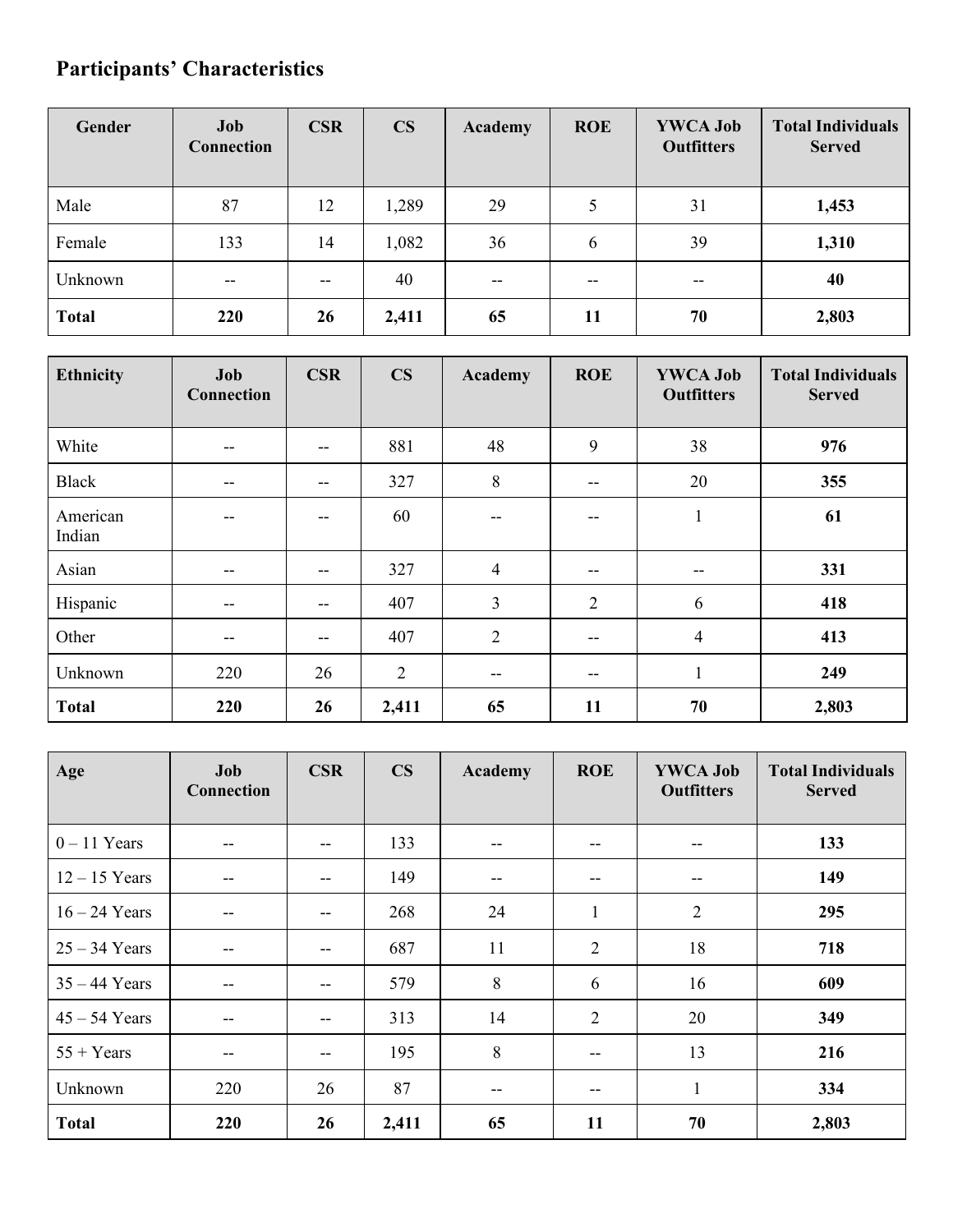## **Job Connection Computer Lab**

The Goodwill Job Connection computer lab offers staffed employment related services to the community at no cost to the participant. In 2020, Goodwill provided **453** units of service to **220** members of the community. The need for Job Connection services increased due to closings and temporary shut-downs experienced during the coronavirus pandemic. Job Connection was able to adapt during this time and offer tele-services in the spring and reopened in-person services as soon as possible. During the period of tele-services Job Connection staff worked connect individuals to community resources (food, utility assistance, housing, etc.) and provide assistance navigating the unemployment website and requirements. The types of services offered at the computer lab included, but were not limited to: Tutorial training, resume assistance, internet use for job searching, online applications, e-mail and unemployment registration/weekly claims.

Job Connection staff participated in drive-thru hiring and resource events, handing out over 200 packets with employment and community resource information.

Job Connection launched its own Facebook page to bring additional awareness of community resources and educational opportunities to a broader audience. The Facebook page has connected more individuals to Job Connection and increased engagement with other services providers in our community.

#### **Breakdown of Services Provided**

Measured in Units of Service

| Objective                                                | <b>Total</b> |
|----------------------------------------------------------|--------------|
| <b>Change Counting</b>                                   | 32           |
| E-mail                                                   | 54           |
| Job Search & Application                                 | 173          |
| Other (paystubs, benefits and community resources, etc.) | 63           |
| Resume                                                   | <b>20</b>    |
| Tutorials                                                | 8            |
| Weekly Unemployment Claims                               | 103          |
| <b>Total Units of Service</b>                            | 453          |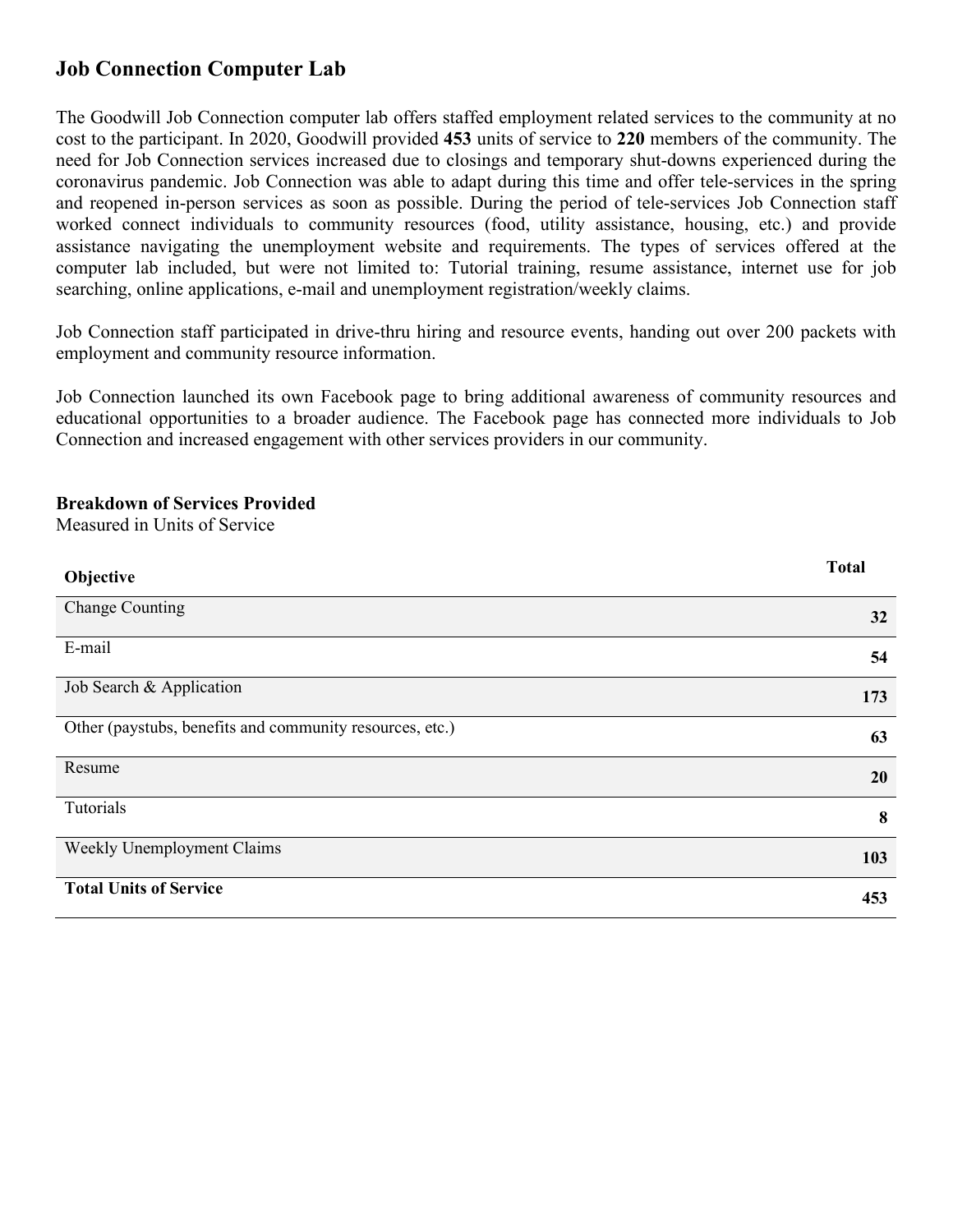

The following is a three year, monthly comparision of Job Connection usage.

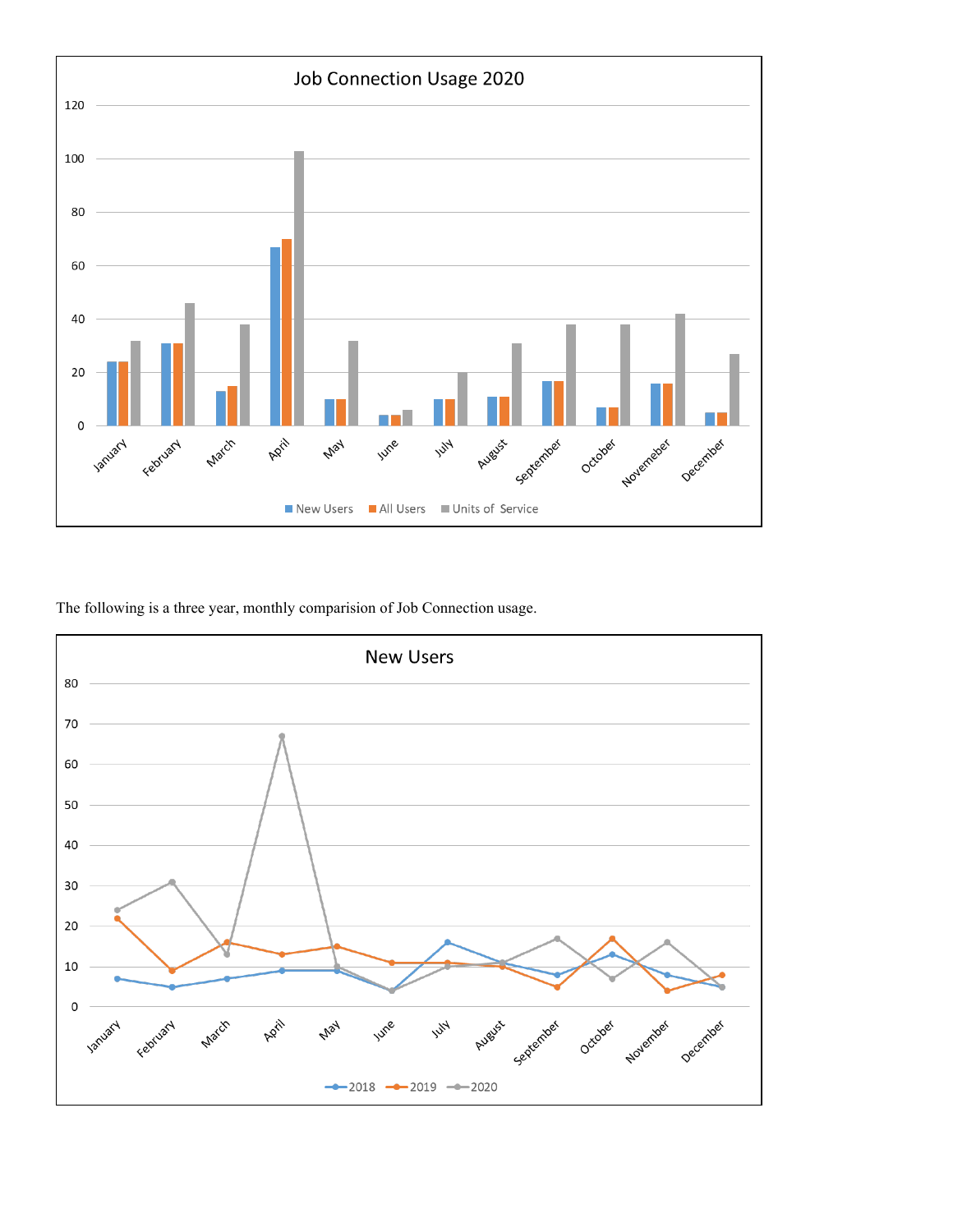

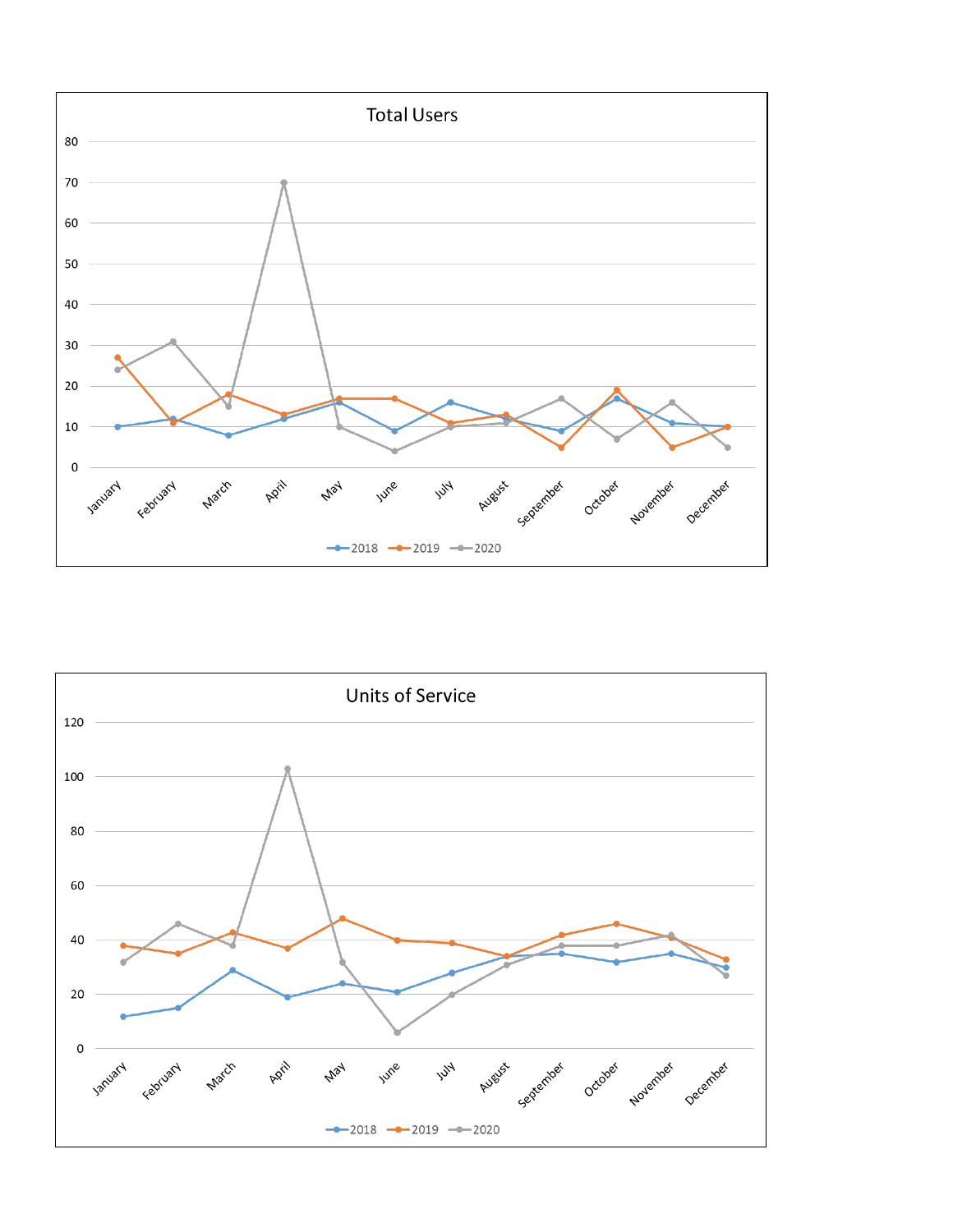### **2020 Program Goals:**

- 1) **Efficiency:** First time users will account for 20% of the individuals served. *Outcome: Goal met. First time users account for 76% of the individuals served.*
- 2) **Effectiveness:** Increase units of service to 400 or more. *Outcome: Goal met. There were 453 units of service in 2020.*
- 3) **Satisfaction:** 75% of participants will express satisfaction with their experience at Job Connection. *Outcome: Goal met. 89% of participants expressed satisfaction with their Job Connection experience.*
- 4) **Service Access:** To insure service access, a minimum of 75 participants will be served within a calendar year. *Outcome: Goal met. 220 participants were served in 2020.*

## **Additional Notes to Report:**

Job Connection hours varied this year due to health department restrictions and a temporary closing of the physical location due to the covid-19 pandemic. Upon reopening, Job Connection had to reduce the number of days open to maintain staffing. Job Connection is currently open three days a week, Monday- Wednesday.

The tracking system does not allow for participants to select more than one reason for service per visit. Participants are often using Job Connection resources to complete more than one objective per visit.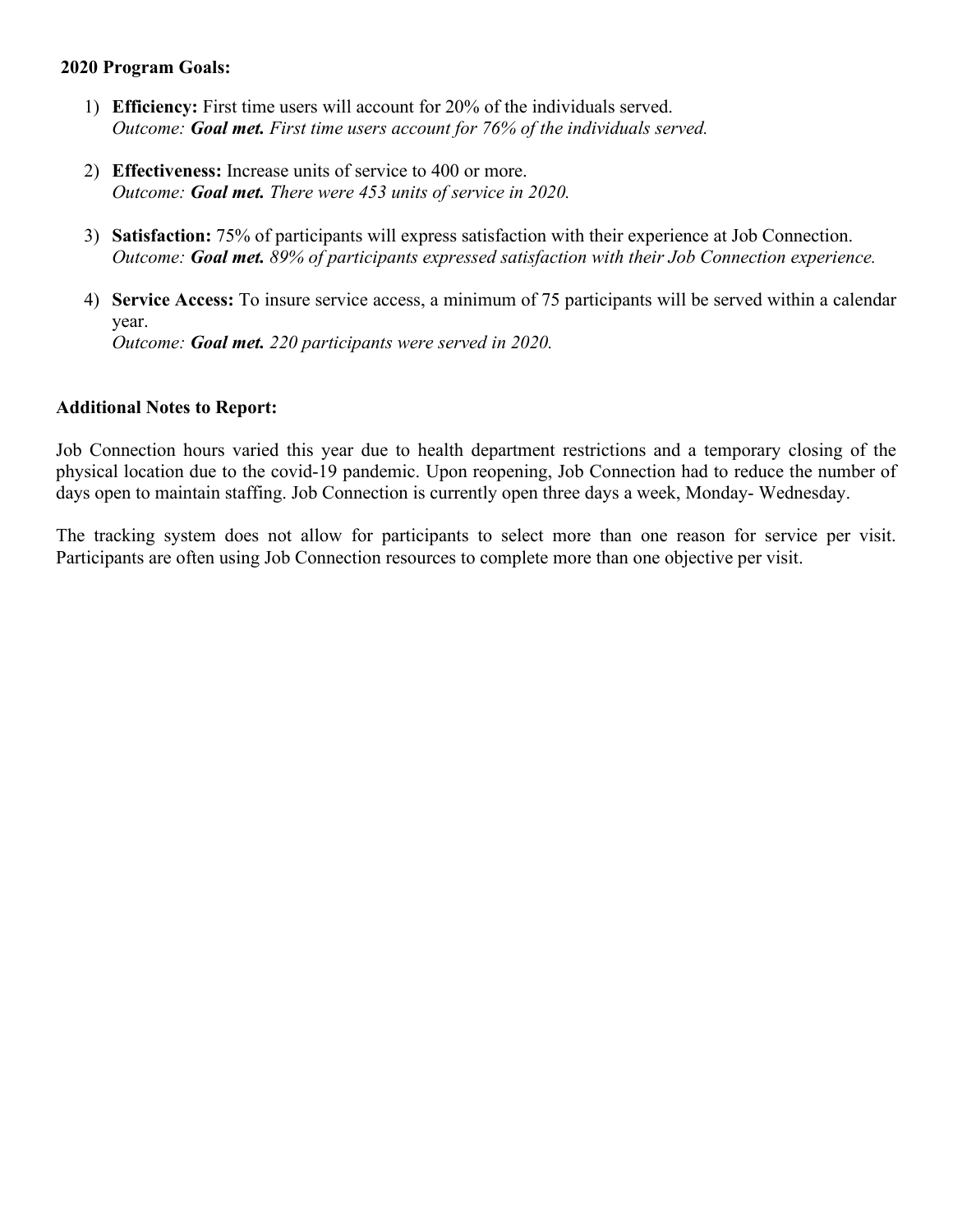| <b>OBJECTIVES</b>                                   | <b>MEASURES</b>                                              | <b>WHO</b><br><b>APPLIED</b><br><b>TO</b> | <b>DATA</b><br><b>SOURCE</b>                     | <b>TARGET</b>                        | <b>RESULTS</b><br>2016 | <b>RESULTS</b><br>2017 | <b>RESULTS</b><br>2018 | <b>RESULTS</b><br>2019 | <b>RESULTS</b><br>2020 | <b>EXTENUATING ISSUES</b>                                                                                                                                             |
|-----------------------------------------------------|--------------------------------------------------------------|-------------------------------------------|--------------------------------------------------|--------------------------------------|------------------------|------------------------|------------------------|------------------------|------------------------|-----------------------------------------------------------------------------------------------------------------------------------------------------------------------|
| Efficiency: % of<br>first time users                | % of first<br>time users                                     | All<br>participants                       | Electronic<br><b>Files</b>                       | 20%                                  | 100%*                  | 83%                    | 66%                    | 71%                    | 76%                    | <b>Community Awareness</b><br>Unemployment/underemployment Rate                                                                                                       |
| <b>Effectiveness:</b><br>Increase lab<br>usage      | Units of<br>service                                          | All<br>participants                       | Electronic<br><b>Files</b><br>Monthly<br>Reports | 200<br>$*400$<br>starting<br>in 2020 | $30*$                  | 460                    | 314                    | 476                    | 453                    | Number of days and hours open<br><b>Community Awareness</b><br>Unemployment/underemployment Rate<br>Access to transportation and parking<br>Need for return visit     |
| <b>Service</b><br>Access:                           | Number of<br>participants<br>served in a<br>calendar<br>year | Potential<br>and active<br>participants   | Electronic<br>Files                              | 100                                  |                        |                        |                        |                        | 220^                   | Number of days and hours open<br>Operation of teleservices<br><b>Community Awareness</b><br>Unemployment/underemployment Rate<br>Access to transportation and parking |
| Maximize client<br>satisfaction<br>with the program | $%$ of<br>participants<br>who<br>complete<br>survey          | All<br>participants                       | Electronic<br><b>Files</b><br>Paper<br>survey    | 75%                                  |                        |                        |                        |                        | 89%^                   | Number of surveys completed<br>Number of participants served                                                                                                          |

\*Data reflects a 2 month time frame

^ First year of data collection

Goal: To maximize the employability of job seekers in a market that requires some computer knowledge in nearly all jobs.

**Program Activities:** career exploration**,** skills development, and community engagement

**Analysis:** During 2020, Job Connection provided 453 units of service to 220 individuals. Response from the community continues to grow, with new users coming in monthly. New users account for 76% of the individuals served, exceeding the efficiency goal of 20%. The effectiveness goal was also met and exceed as there were 453 visits/teleservices to Job Connection. Service access and client satisfaction were new goals for 2020. The service access target was to serve 150 individuals. This goal was met as there were 220 individuals that received services. The client satisfaction goal was also met, with 89% of clients expressing satisfaction with the services they received.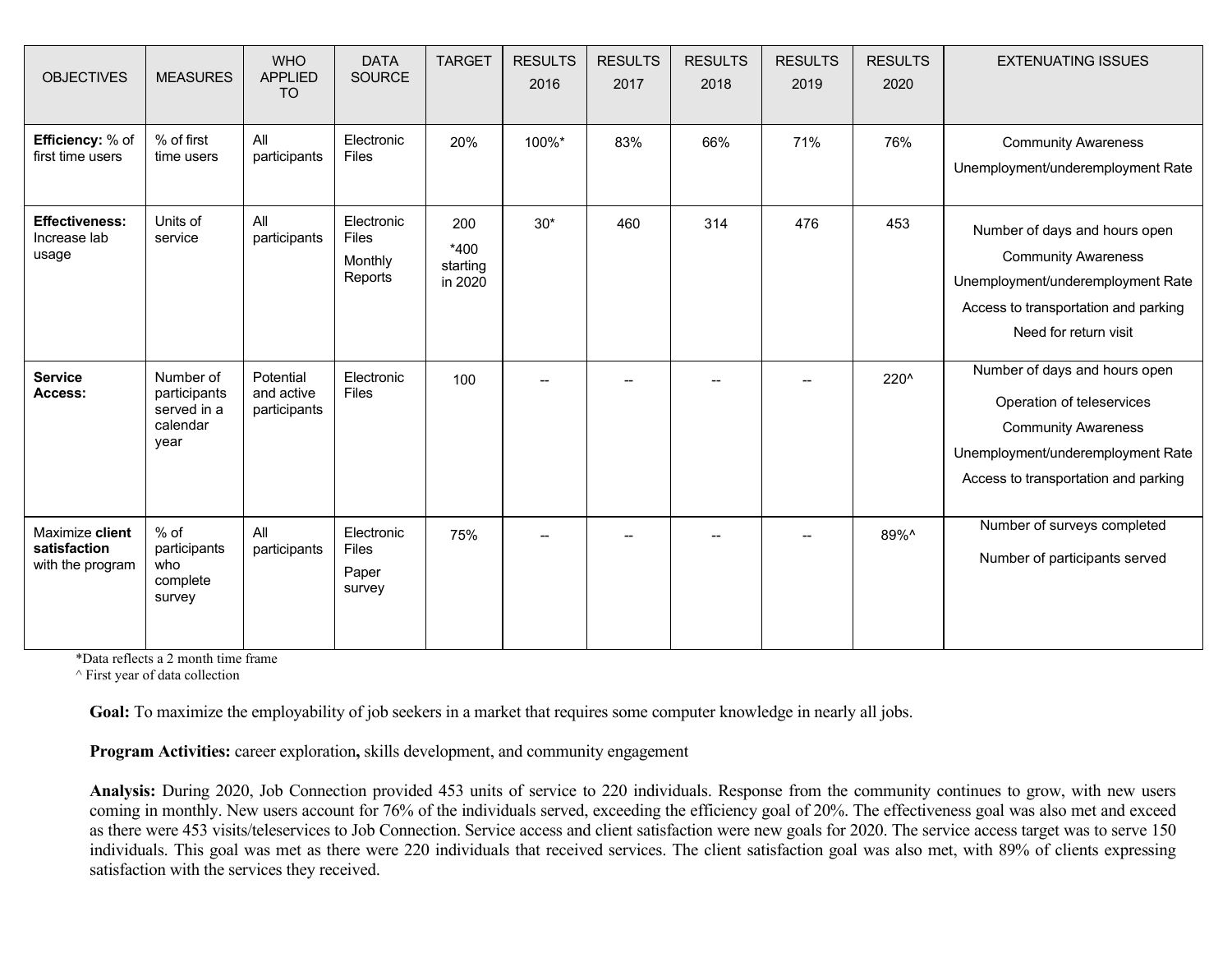The unemployment rate varied throughout 2020. The highest unemployed was experienced April –July due to businesses closing and layoffs during the peak of the Covid-19 pandemic. Unemployment during this time varied across industry, education and skill sets. As businesses reopened many continued to experience unemployment due to reduction of staff and underemployment due to reduced hours. At the beginning of 2020, Nebraska's unemployment rate was at 2.9%. As the surge in the coronavirus began unemployment started to increase as it did across the country. Unemployment rose to 4% in March and then peaked at 8.7% in April at the height of the pandemic. Unemployment began to drop in May at 5.3% as businesses found ways to reopen safely with limited staff following state and local directed health measures. Unemployment stayed under 5% for the reminder of the year and leveled out in December at 3%, just slightly above how the year began before the pandemic started. When compared nationally, Nebraska's unemployed rate, though high for our state was relatively low in comparison with others.

Job Connection adapted during the height of the pandemic and opened tele-services to provide assistance with unemployment changes, rules, etc., community resource navigation, online learning and collaboration with community partners to distribute the most current employment and resource listings at local drive-thru career and resource fairs. The phone line was posted in the Job Connection windows of our physical location, posted on our website and social media, shared with Goodwill staff who were furloughed and shared with multiple community resource groups and other organizations such as cause collective, the American Job Center and our community partners (Lincoln Literacy, Community Justice Center, Lincoln Big Brothers Big Sisters and the YWCA). Job Connection staff fielded over ### of calls during tele-service operation. As we transitioned back to in-person services, Job Connection started taking one-one appointments in May and fully reopened the Job Connection center in July.

Delayed unemployment benefits caused unique challenges for the recipients. Many individuals wanted/needed to begin looking for work after weeks of waiting for benefits were left with the dilemma of pursing employment and hoping they would be back paid and the possibly risk losing those benefits or continuing to wait and experience the challenges that come with unemployment. Many situational rules were applied to UI benefits during the height of the pandemic, with an additional \$300 weekly federal UI benefit given as well. For many, the unemployment benefits became more than they were making in their previous employment and losing that to take a position that would not pay as much added to the benefits cliff already experienced. The additional federal \$300 in weekly benefits ended July 12<sup>th</sup>, promoting the full reopening of Job Connection in-person services to assist the influx of individuals now seeking employment.

We continued our community outreach efforts this year and built relationships with referral sources. We also launched a Job Connection Facebook page that allows us to share information with a larger audience and broadened community awareness. Job Connection serves a vast range of individuals, many who do not meet all the requirements of other programs offered, such as poverty level, length of unemployment, industry, etc. Sharing information about Job Connection services via Facebook and other platforms/outlets allows us to reeducating the community and referral sources about Job Connection and connect those in need with services.

#### **Recommendations:**

- Continue to promote Job Connection services to the community.
- Resume full pre-pandemic schedule and hours.
- Offer partner agencies access to reserve the computer lab when Job Connection is closed.
- Offer tutoring sessions or job prep classes on Fridays.
- Maintain staffing
- Conduct service mapping to explore options for expanding Job Connection to other areas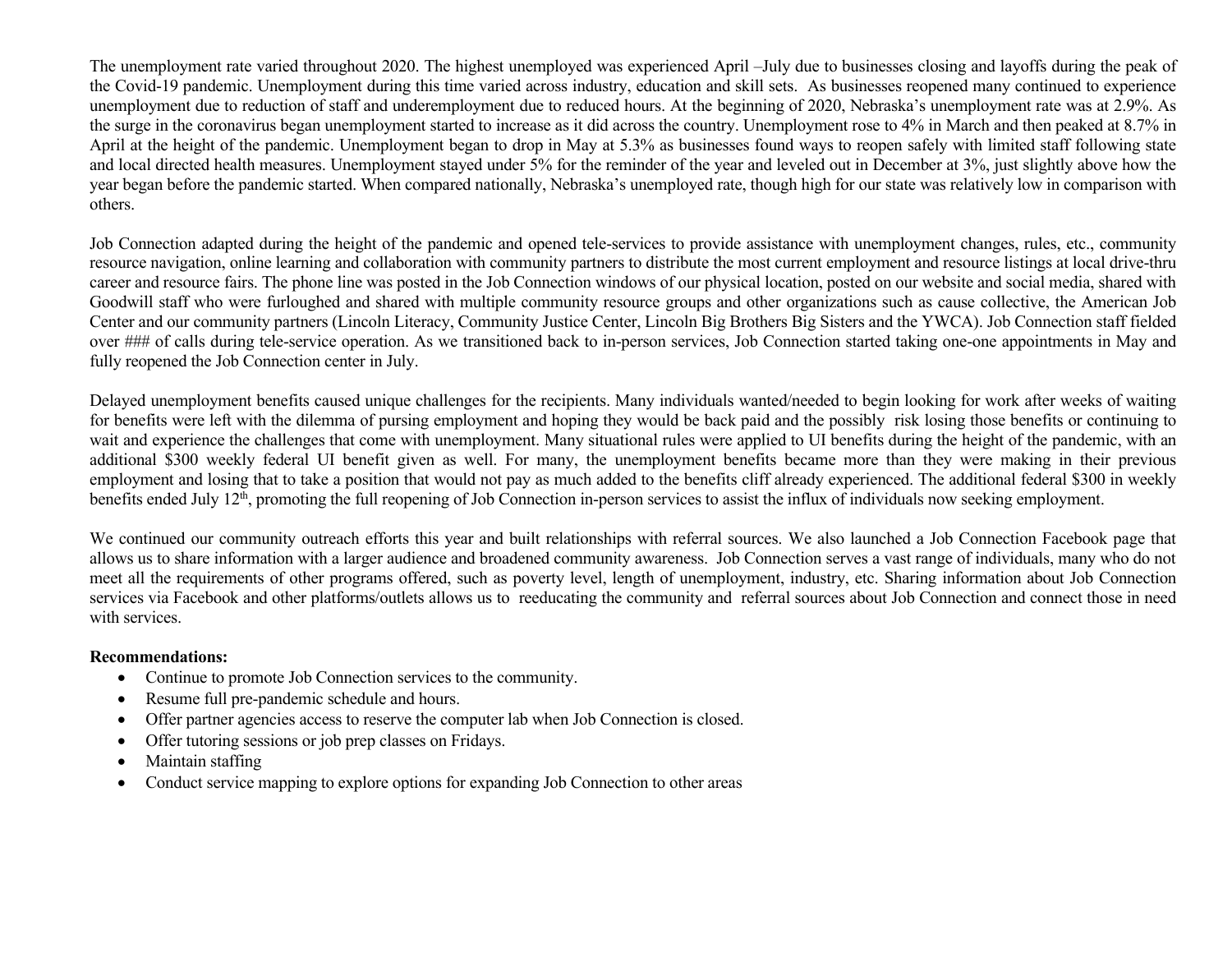## **Community Service Recipients (Volunteer Program)**

This program receives community service referrals from various sources. Participants are provided with opportunities to assist in our retail locations or as part of a special project. In 2020, Goodwill provided opportunities for 26 individuals, who served a total of 374.13 hours of community service. In order to insure the health and safety of our staff and volunteers and be compliant with local health department restrictions and guidance, we chose to suspend the volunteer program in March at the height of the pandemic. The program remained closed for the rest of the year.

Below are the main referral sources for this program:

## **Breakdown of Referral Sources & Hours Served**

Measured in Individuals Served

| <b>Referral or Group</b>       | <b>Number of Individuals</b> | <b>Total Hours Served</b> |
|--------------------------------|------------------------------|---------------------------|
| Dept. Of Community Corrections |                              | 184.08                    |
| ResCare                        | --                           | $- -$                     |
| Local Schools                  |                              | 32.33                     |
| Other                          |                              | 157.72                    |
| <b>Totals</b>                  | 26                           | 374.13                    |

## **Average Volunteer Rate for 2020**

Based on the 2019 statistics by the Corporation for National & Community Service, *VolunteeringinAmerica.gov, and independentsector.org*

According to this report, Nebraska was ranked  $6<sup>th</sup>$  among all 50 states in their volunteer rate.

The average Nebraska hourly volunteer rate as of 2019: \$24.97/hr., an increase of 4.0% from 2018.  $$24.97 (374.13) = $9,342.03$ 

## **2020 Program Goals:**

- 1) **Effectiveness**: Maintain percentage of active participants. *Outcome: Goal not met. Active volunteers decreased by 78% due to the suspension of the program as a result of the covid-19 pandemic.*
- 2) **Efficiency**: Increase or maintain total service hours. *Outcome: Goal not met. Total service hours increased by 83% due to the suspension of the program as a result of the covid-19 pandemic.*
- 3) **Satisfaction:** 75% of recipients will express satisfaction with their experience at Goodwill *Outcome*: *Goal met. Of the surveys returned* 80% *of volunteers expressed satisfaction with the experience.*

## **Additional Notes to Report:**

This program was suspended in March 2020 due to the covid pandemic in order to insure the health and safety of our staff and volunteers, and be compliant with our local health department restrictions and guidance. The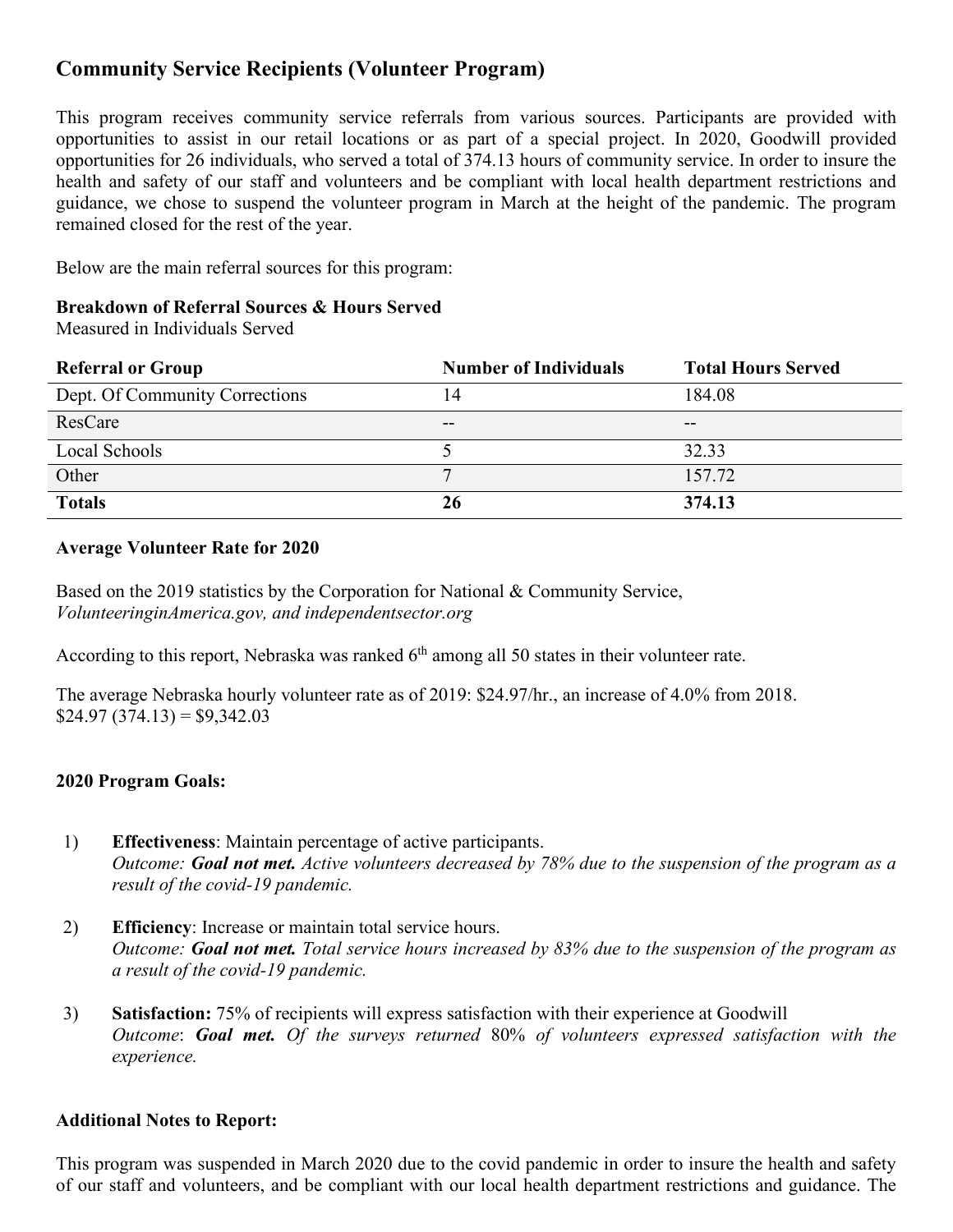program remained closed for the rest of the year. Before the closure, the program numbers for individuals served and service hours completed were increasing. We expected this increase to continue throughout spring and summer as we were beginning to enter a busier time for volunteers. The goals were written to reflect a year of program operation. The outcomes only reflect a little over two months of operation, with no reasonable way to meet yearly measurement goals. The increase we were beginning before the suspension and later closure of the program, indicate that had the program been able to resume, we would have been able to meet the goals as we continue to receive calls throughout the year for community service placement.

The release of state level data from the government lags almost one year. Therefore, 2019 is the latest year for which state-by-state monetary numbers are available.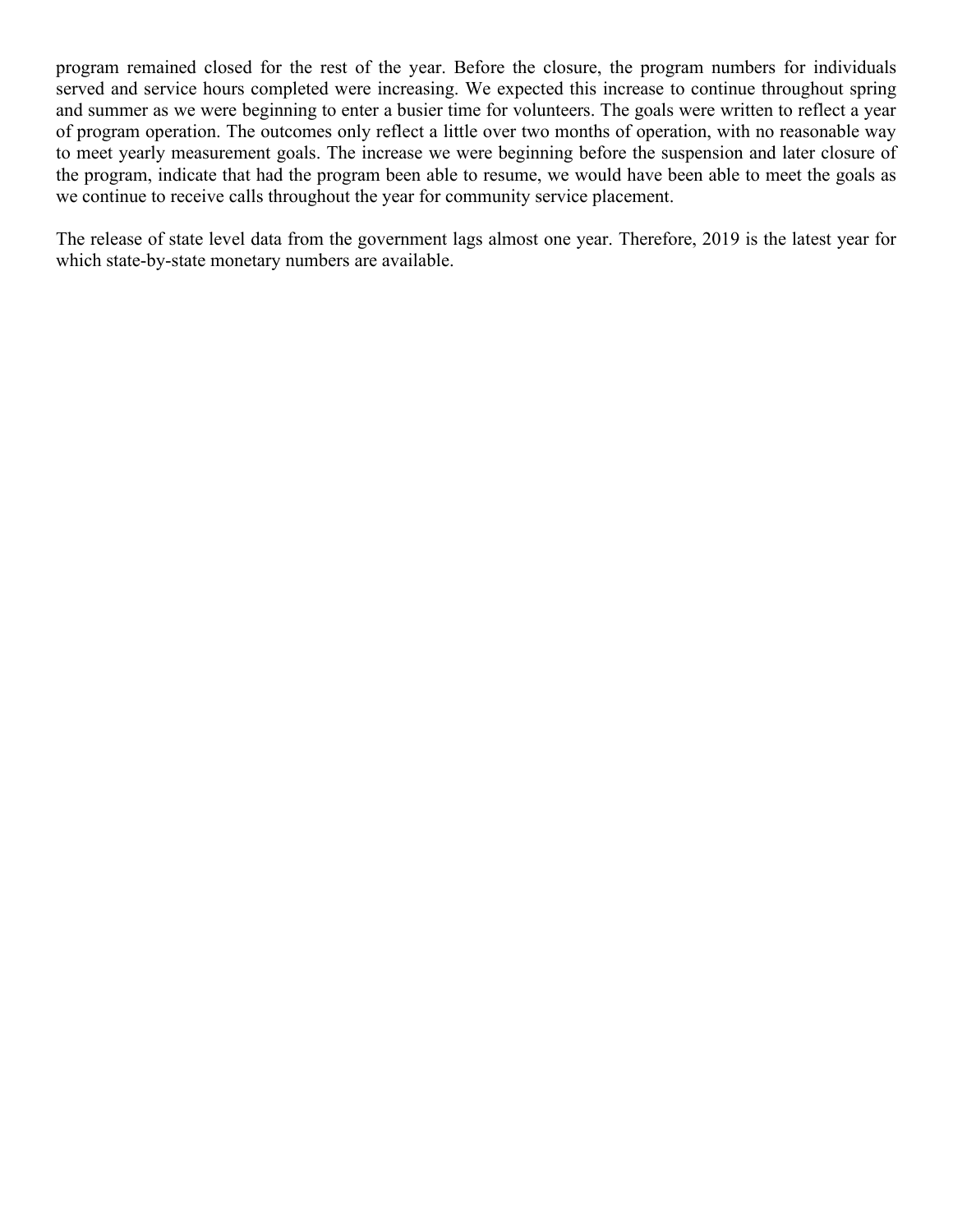| <b>OBJECTIVES</b>                                          | <b>MEASURES</b>                                                            | <b>WHO</b><br><b>APPLIED</b><br>TO | <b>DATA</b><br><b>SOURCE</b> | <b>TARGET</b>                         | <b>RESULTS</b><br>2014 | <b>RESULTS</b><br>2015 | <b>RESULTS</b><br>2016 | <b>RESULTS</b><br>2017 | <b>RESULTS</b><br>2018 | <b>RESULTS</b><br>2019 | <b>RESULTS</b><br>2020 | <b>EXTENUATING</b><br><b>ISSUES</b>                      |
|------------------------------------------------------------|----------------------------------------------------------------------------|------------------------------------|------------------------------|---------------------------------------|------------------------|------------------------|------------------------|------------------------|------------------------|------------------------|------------------------|----------------------------------------------------------|
| <b>Effectiveness:</b><br># of Active<br>participants       | # of<br>participants<br>who<br>completed<br>community<br>service<br>hours. | Community<br>service<br>recipients | Electronic<br>Files          | 200                                   | 158                    | 192                    | 178                    | 192                    | 95                     | 123                    | 26                     | Community<br>engagement                                  |
| <b>Efficiency:</b><br>Maintain<br>service hours            | # of<br>community<br>service<br>hours<br>completed<br>with the<br>agency.  | Community<br>service<br>recipients | Electronic<br><b>Files</b>   | 4,000<br>$2,000*$<br>starting<br>2019 | 2,068.72               | 4,416.93               | 3,872.47               | 3,317.53               | 1,765.51               | 2,297.90               | 374.13                 | Number of<br>participants<br>Number of<br>required hours |
| Maximize<br>client<br>satisfaction<br>with the<br>program. | % of<br>participants<br>who<br>complete<br>survey                          | Community<br>service<br>recipients | Electronic<br><b>Files</b>   | 75%                                   | 75%                    | 92%                    | 100%                   | 90%                    | 80%                    | 85%                    | 80%                    | Number of<br>surveys<br>returned                         |

**Goal:** To engage community members by providing opportunities to support our mission and provide pre-employment skills.

**Program Activities:** application, orientation, skills development, and community engagement

**Analysis:** The Volunteer program provides opportunities for individuals to actively support our mission and complete required community service hours if needed. The program is often used as a pre-employment experience. Requirements such as completion of the online application, orientation, and use of a time clock have been built into the program. These requirements help create a true work experience and allow participants to continue to develop skills needed to gain and maintain employment. Volunteer orientation is offered twice a week, with the option of morning or evening session times to accommodate participants. We are continuing to build/strengthen our relationships with local schools including colleges and universities that are often seeking opportunities to become more engaged in the community. \*\*Program was suspended in March due to covid-19 and has not resumed operation.

#### **Recommendations:**

- Continue to monitor state and local DHM's for covid-19 restrictions.
- Explore options for ways to reopen the program within the current covid-19 restrictions/guidelines and our new production methods.
- Continue to develop and strengthen relationships with referral sources.
- Recruit and engage community members using volunteer websites and social media.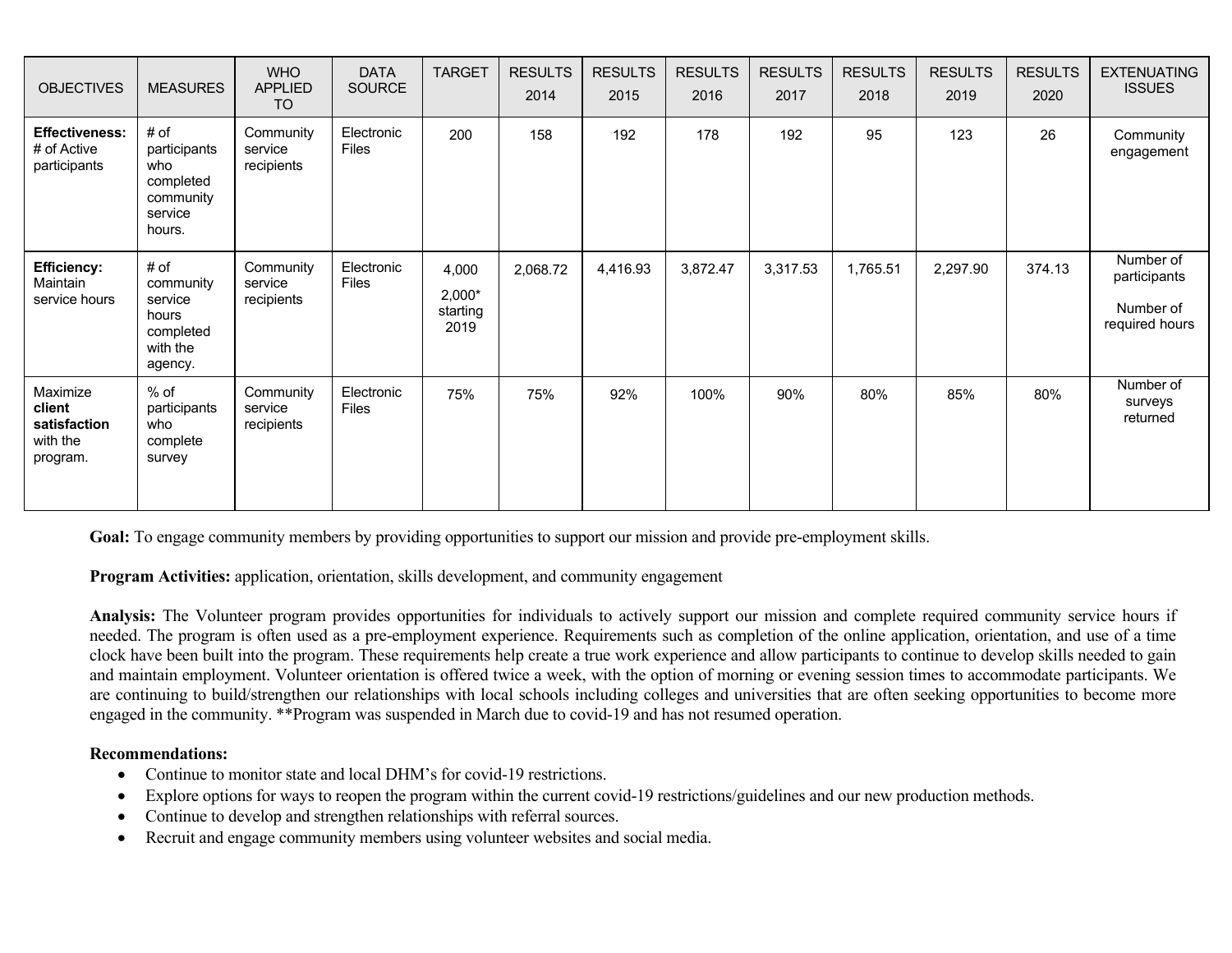## **Community Support**

Because of the strong community support from donors and customers, Goodwill is able to provide services to thousands of people who face barriers to employment. Services provided by peer organizations prepare people, served by Goodwill, to better succeed in our employment programs. In addition, Goodwill is able to provide funding to colleague organizations for their own programs that align with Goodwill's mission of *willing workers employed and community resources maximized.*

## *Community Justice Center:*

The Community Justice Center is a public safety organization holding offenders accountable, while addressing their health/wellness needs. The Community Justice Center is a customized Offender Motivational/Victims Impact Class (OMVI) for adults and juvenile offenders under community and institutional supervision. By using a Peer to Peer approach with powerful crime victim curriculum, the Community Justice Center is able to achieve their goal of improving public safety by reducing recidivism rates.

Beginning in April of 2012, Goodwill contracted with the Community Justice Center to add a Goodwill employment readiness component to the services provided inside the prison. We have determined that the victim impact programming is antecedent to moving forward with other employment readiness and job search activity.

During 2020 the Community Justice Center (CJC) provided classes which took place on a rotation basis at the Lincoln Correctional Center, Nebraska State Penitentiary and the Nebraska Correction Center for Women and Probation classes throughout the region. This program, which teaches Restorative Justice, Victims Impact/Empathy and Life Skills, served a total of 1,120 individuals from January to December 2020. CJC is reaching out to more people and helping people make better choices in their life. The CJC has continued the use of online classes in 2020, which offers a condensed version of the 8-hour state-approved training class. The class is appropriate for all offenders and is personalized based on a selected crime category. The use of online training was very beneficial during the pandemic as it allowed some individuals to access the course during pandemic closures. During the height of the pandemic in-person classes were cancelled, however, opportunities arose to learn new technology to provide classes via zoom, expand our training and further advocate for restorative justice.

## *Big Brothers Big Sisters Lincoln:*

Big Brothers Big Sisters Lincoln (BBBSL) mentoring program helps prepare youth to be successful in school and in life. The agency puts caring adult mentors in the lives of youth who face adversity to help them improve their self-esteem, learn valuable life skills, do better in school and improve relationships.

A foundation of the organization's program is to provide youth with valuable life skills through one-to-one mentoring and program activities. The agency focuses on helping youth build life skills that are necessary to graduate from high school and become employed members of the community. Research shows that youth paired with a Big Brother or Big Sister mentor are better equipped to graduate from high school and achieve their full potential.

Over the course of the year, Big Brothers Big Sisters Lincoln served 190 youth through 380 mentor matches, with 40 matches new made, impacting the lives of over 570 individuals.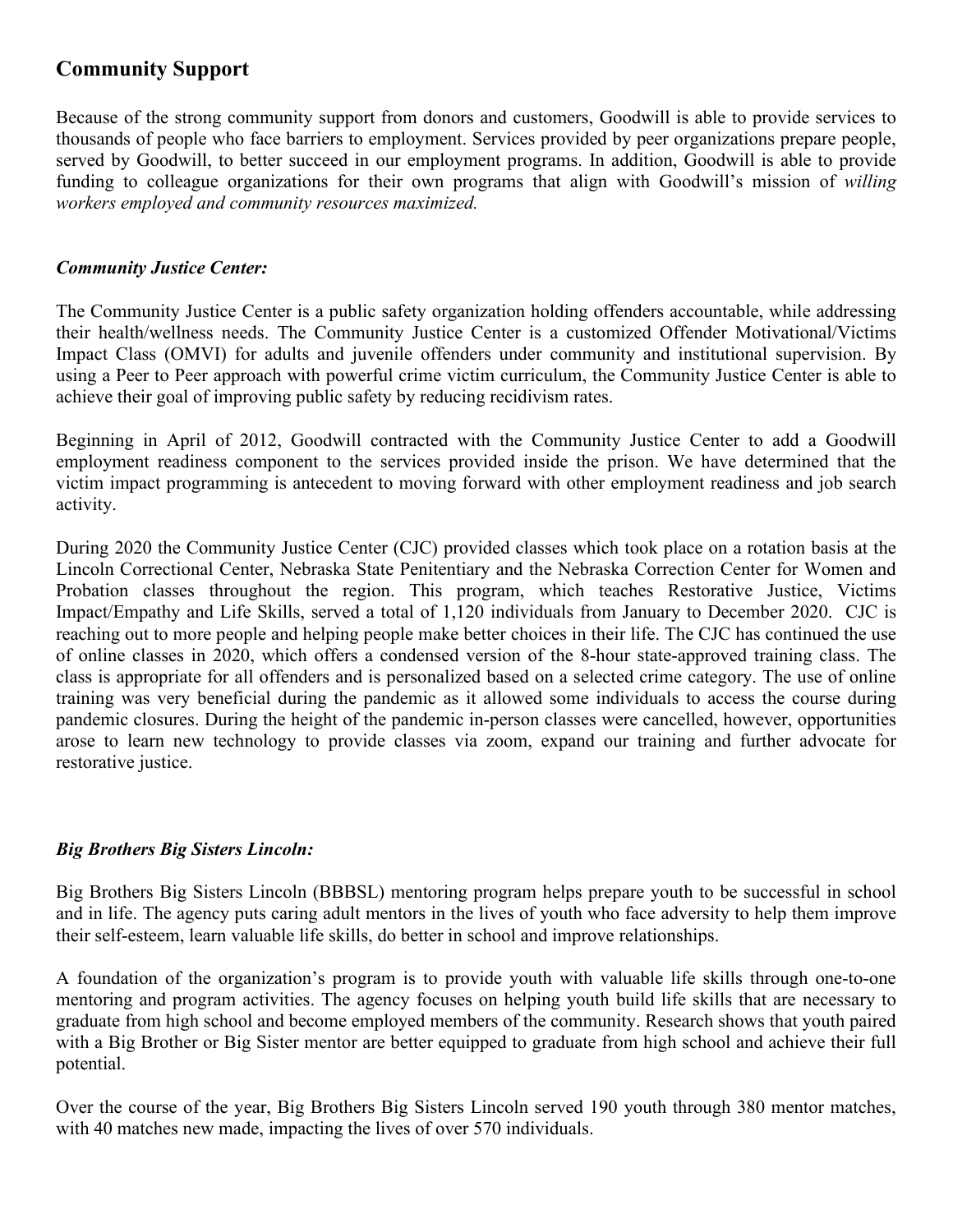While coronavirus has impacted everyone, creating unforeseen challenges and adjustments as we adapted to safety guidelines, our agency was able to remain open to continue serving Lincoln's most vulnerable children and youth facing adversity. These youth were in need mentors now more than ever during the pandemic and with support from key partners like Goodwill, our staff was able to nurture and cultivate new and ongoing Big/Little match relationships to keep kids connected.

In response to the pandemic, BBBSL staff members worked remotely and actively connected with each of our youth and their families to provide ongoing support and help identify practical needs and resources to increase stability in the home. These families have an established trusting relationship with our staff, and have turned to our agency for help during these unprecedented times. For families who have exhausted community resources and still have unmet needs, we launched our Better Together Relief program to provide basic needs items – healthy foods and hygienic items – to BBBSL families in need. We hosted the first round of the relief program in April to support 10 families, a second round for 13 families in June, and a third round to 10 families in August. We hosted a fourth round in November, providing basic needs items as well as Thanksgiving dinner groceries (including a turkey for each family) for 22 of our BBBSL families.

As of June 15th 2020, our matches have been able to meet in person for social distanced activities upon signing a waiver. Following guidance from the Lancaster County Health Department, our goal is to safely resume all inperson match outings throughout the remainder of 2021, for all parties who are comfortable doing so, while adhering to local mandates. Our staff provide ongoing support for each match to stay connected through whatever means comfortable for all parties

In August 2020, we relocated to Turbine Flats at 21st and Y, reducing overhead costs by 54% in rent and by 100% in utilities. After being located in the Havelock area for 20 years, the move made our agency more centrally located to better serve our community. Our new office puts us closer to the University of Nebraska-Lincoln (UNL) and other key partners for recruitment and collaboration efforts.

## *Lincoln Literacy:*

Lincoln Literacy helps those with limited English proficiency or literacy, acquire the skills needed to search for and maintain employment. Since March 2012, Goodwill has provided crucial funding and assisted in boosting Lincoln Literacy's services. Over the course of the year, Lincoln Literacy served 975 adults and 126 children for a total of 1,101 learners.

Coming off a record-setting year, we and the people we serve confronted unique challenges in 2020. Lincoln Literacy rose to the challenge and achieved many notable outcomes, but comparisons with the prior year are difficult. Along with nearly everyone else, we had to shut down all of our in-person services and activities when the Covid-19 pandemic arrived in mid-March. None of us had experience with virtual learning, but we were able to hold our first online class within days of the shutdown. Within weeks we were up to 38 classes. To help our students understand how to connect and have the equipment capacity to do it, we staged the first of three drive thru fairs in late May. We gave away multilingual packets of information about how to connect online and, crucially, Chromebook laptops. For those lacking vehicles we gave van rides (one household at a time), and for those lacking home internet service we provided financial assistance to connect. To help those displaced by the pandemic, we created a new volunteer category called the job mentor, and we added special classes to help people gain short-term credentials for jobs. We continue to offer these services as we work to reopen our doors for in-person classes.

#### **Additional Notes to Report:**

Each agency tracks their own statistics and reports people served to Goodwill.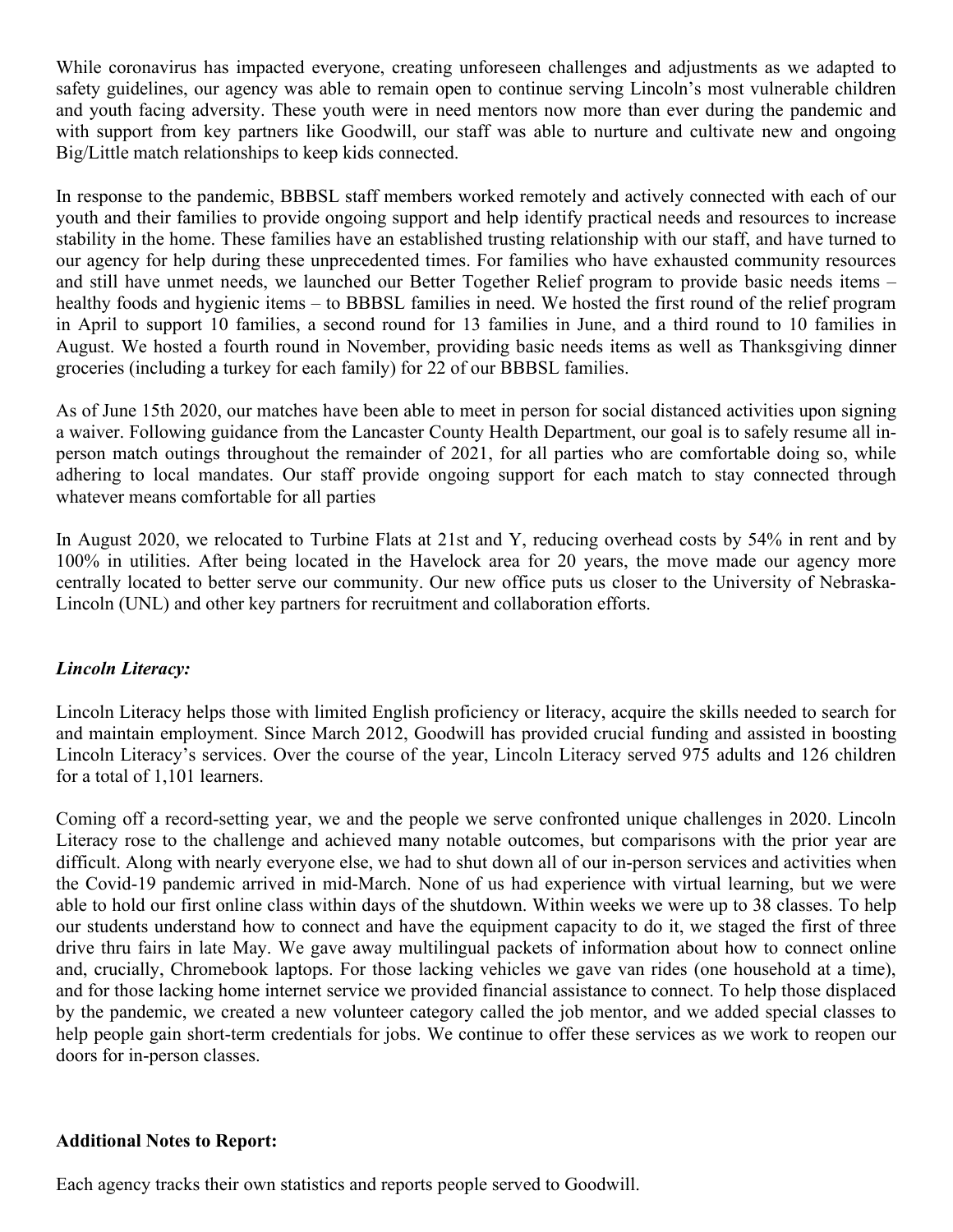## **Goodwill Academy**

The Goodwill Academy is a four-week training program for all new retail employees, which runs bi-weekly on two different set schedules, 12:00 – 5:00 p.m. or 5:30 – 8:30 p.m. The Academy formed in January of 2007 to establish the same expectations in training for all employees on policies, procedures, and Goodwill basics; and help determine compatibility for the retail job before new hires become part of the team schedule. All new employees attend the first two classroom days and up to the first week of Academy with retail trainees to get a basic understanding of what Goodwill does and cover the basics for expectations of working at Goodwill.

During Academy, new hires receive intensive training on transferrable employment skills such as safety, customer service, cash handling, and following directions, as well as learning Goodwill production processes. Perfect attendance during Academy is required. Should a participant need to miss any time during the first four weeks of employment, they must wait six months to reapply depending on the situation.

As of December 2020, 286 training Academies have occurred. Classes in 2020 ranged from 2 to 9 people per class, with an average of 3.76 (3.58 in 2019) people per class, and an average of 2.28 (2.08 in 2019) graduating.

## **Breakdown of Academy Graduation Rate**

Measured in Individuals Served

| <b>Objective</b>                                           | 2017 | 2018 | 2019 | 2020 |
|------------------------------------------------------------|------|------|------|------|
| Number of Individuals who entered Academy                  | 94   | 143  | 85   | 65   |
| Number of Individuals who completed the entire Academy     | 50   | 88   | 52   | 40   |
| Number of Individuals who are still employed 12/31         | 29   | 68   | 30   | 30   |
| Number of Individuals who completed the entire Academy     | 26   | 70   | 27   | 28   |
| employed $>90$ days                                        |      |      |      |      |
| Number of >90 day individuals who are still employed 12/31 | 25   | 58   | 21   | 30   |
| Number of individuals rehired                              | Q    | 19   |      | 10   |

## **2020 Program Goals:**

- 1) **Efficiency:** Maintain an average Academy graduation rate of 60% or more for 2020. *Outcome: Goal met. The graduation rate for 2020 was 60.60% with 65 participants. The year prior was 55.03% with 87 participants. The goal will never be 100% as those who are not a good fit should not graduate and make it to a store assignment. HR uses these numbers as a gauge in hiring and selection practices.*
	- 2) **Efficiency:** Maintain an average of 5 days or less for individuals not completing Academy. *Outcome: Goal not met. In 2020, individuals who did not complete the entire academy training were employed an average of 7.73 days. In 2019, it was 9 days.*
	- 3) **Effectiveness:** Maintain a turnover rate below 60% for the Agency without Academy. *(This measures the effect of academy because 1) people who are not a good fit for the job and end employment during academy are not affecting the overall agency numbers and 2) employees who do effect the numbers attend the Academy training which has had an impact on retention.) Outcome: Goal met. Goodwill's 2020 turnover without including the Academy program was 55.73%. With Academy it was 83.94%.*
	- 4) **Satisfaction:** Develop a quality control/satisfaction tool to measure participant and/or store satisfaction with the Academy process.

*Outcome: Goal not met. This outcome is due to training for the Retail Trainer position and will be reviewed for 2022.*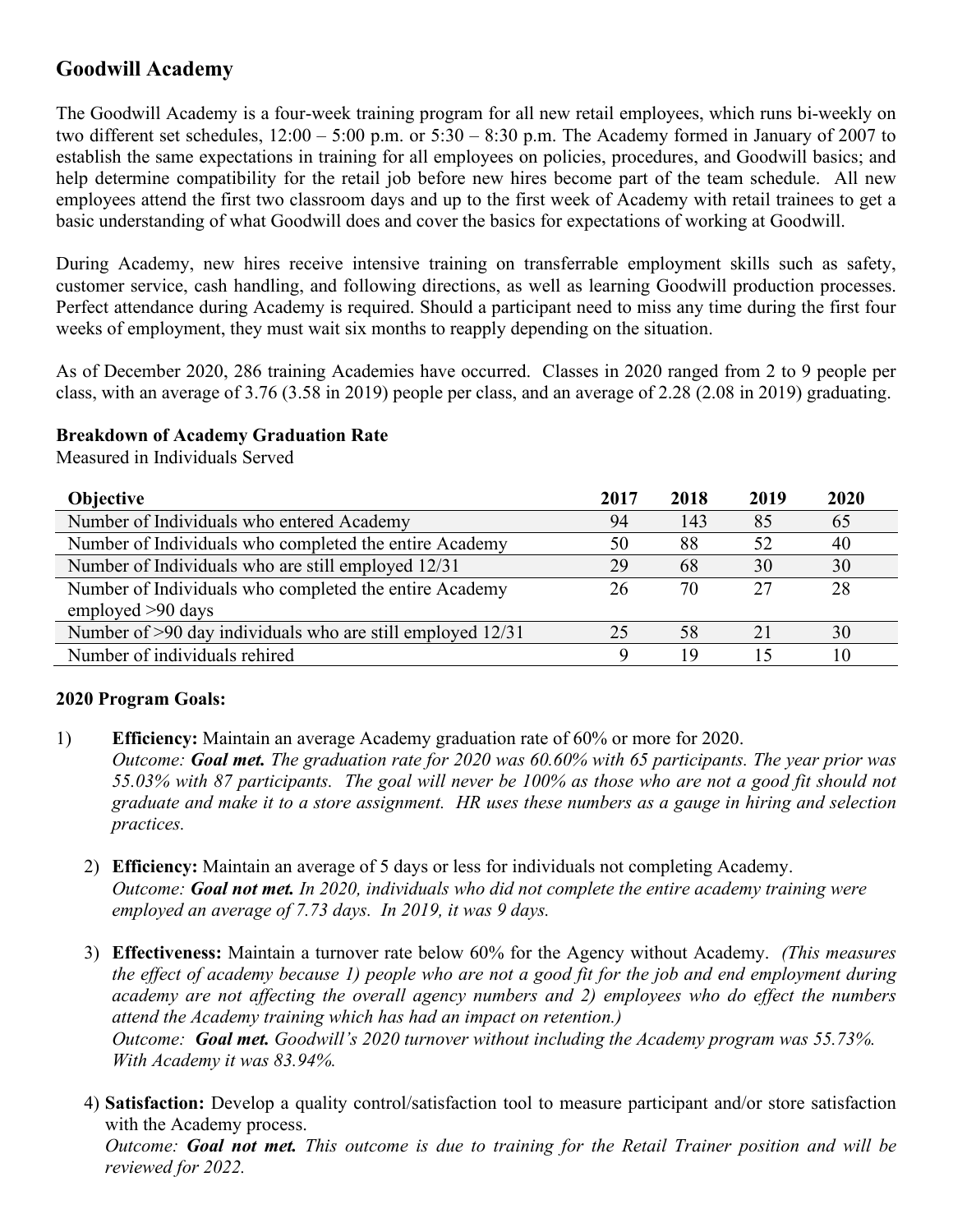## **Additional Notes to Report:**

Due to the Covid-19 pandemic our locations were closed for a few months. We were safely able to bring staff back from furlough as we reopened. Our hiring needs changed as we did not reopen all locations at once and we were able to streamline our production process, as a result of covid restrictions and social distancing guidelines.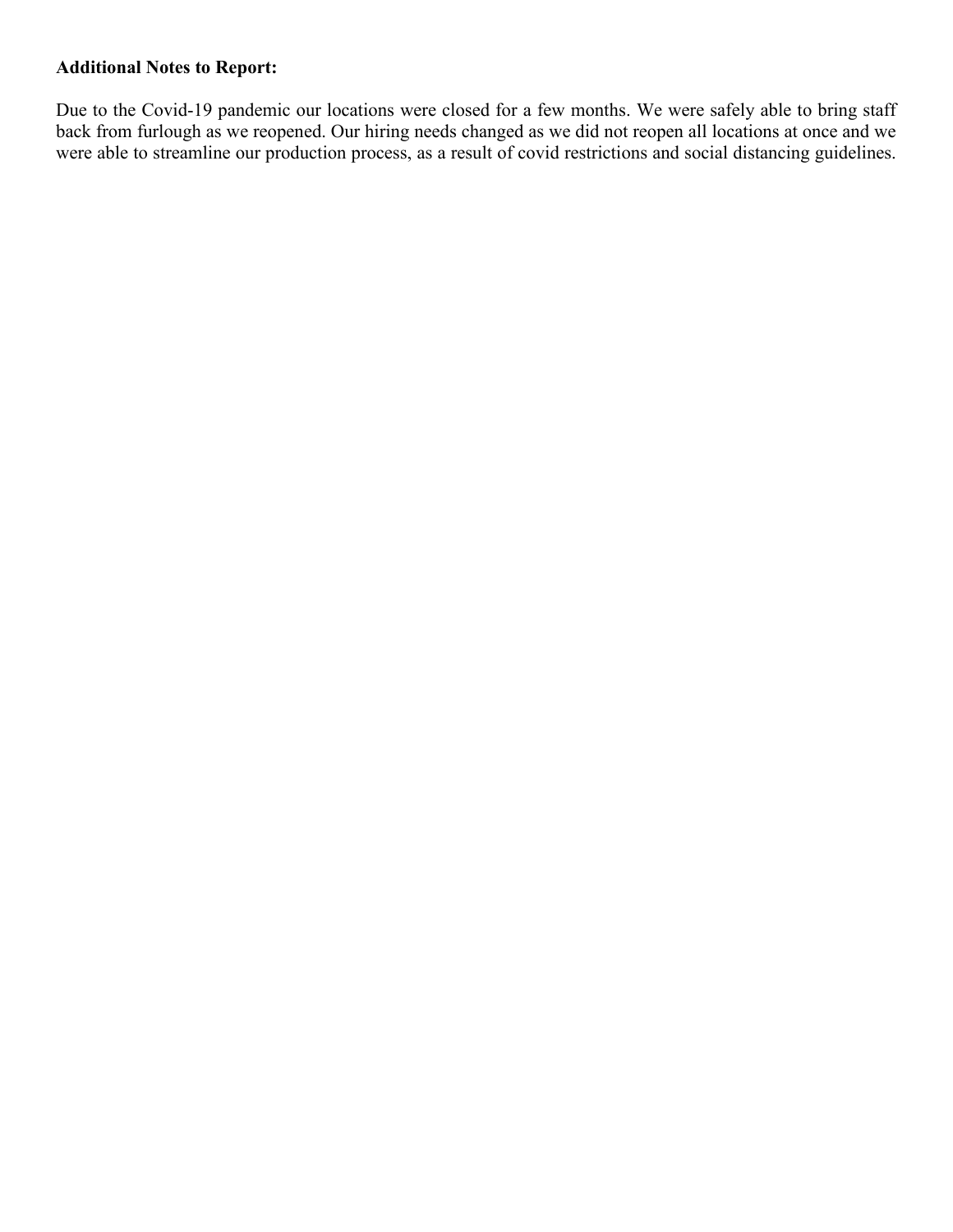| <b>OBJECTIVES</b>                                                                                      | <b>MEASURES</b>                                            | <b>WHO</b><br><b>APPLIED</b><br><b>TO</b> | <b>DATA</b><br>SOURCE | <b>TARGET</b>      | <b>RESULTS</b><br>2014 | <b>RESULTS</b><br>2015 | <b>RESULTS</b><br>2016 | <b>RESULTS</b><br>2017 | <b>RESULTS</b><br>2018 | <b>RESULTS</b><br>2019 | <b>RESULTS</b><br>2020 | <b>EXTENUATING</b><br><b>ISSUES</b>                                                                                                                                                                                                                                        |
|--------------------------------------------------------------------------------------------------------|------------------------------------------------------------|-------------------------------------------|-----------------------|--------------------|------------------------|------------------------|------------------------|------------------------|------------------------|------------------------|------------------------|----------------------------------------------------------------------------------------------------------------------------------------------------------------------------------------------------------------------------------------------------------------------------|
| <b>Efficiency:</b><br>Maintain an<br>average<br>Academy<br>graduation rate                             | $%$ of<br>employees<br>who<br>complete the<br>full Academy | Academy<br>participants                   | Electronic<br>Files   | 60%                | 66.62%                 | 58.18%                 | 73.71%                 | 53.45%                 | 56.8%                  | 55.03%                 | 60.60%                 | Number of<br>individuals<br>participating.<br>Academy is an<br>opportunity to<br>test out the fit for<br>the agency and<br>person hired.<br>Individuals may<br>not have<br>completed<br>Academy due to<br>it not being a<br>good fit, not liking<br>the job, etc.          |
| <b>Efficiency:</b><br>Maintain<br>average of #<br>days for<br>individuals not<br>completing<br>Academy | Average<br>number of<br>days<br>employed                   | Academy<br>participants                   | Electronic<br>Files   | 10 days<br>or less | 9                      | 8                      | 12                     | 8                      | 9                      | $\boldsymbol{9}$       | 7.73                   | The<br>development of<br>new Retail<br>Trainers and the<br>learning curve<br>associated with<br>identifying<br>characteristics<br>that are not a<br>good fit for the<br>agency i.e. poor<br>attendance,<br>frequent<br>excuses, inability<br>to perform<br>assigned tasks. |
| <b>Effectiveness:</b><br>Maintain<br>turnover rate<br>(without<br>Academy being<br>included)           | $%$ of<br>turnover                                         | All<br>employees                          | Electronic<br>Files   | 60%                | 42.16%                 | 67.44%                 | 64.34%                 | 54.55%                 | 64.12%                 | 50.38%                 | 55.73%                 | Number of<br>employees within<br>the year.                                                                                                                                                                                                                                 |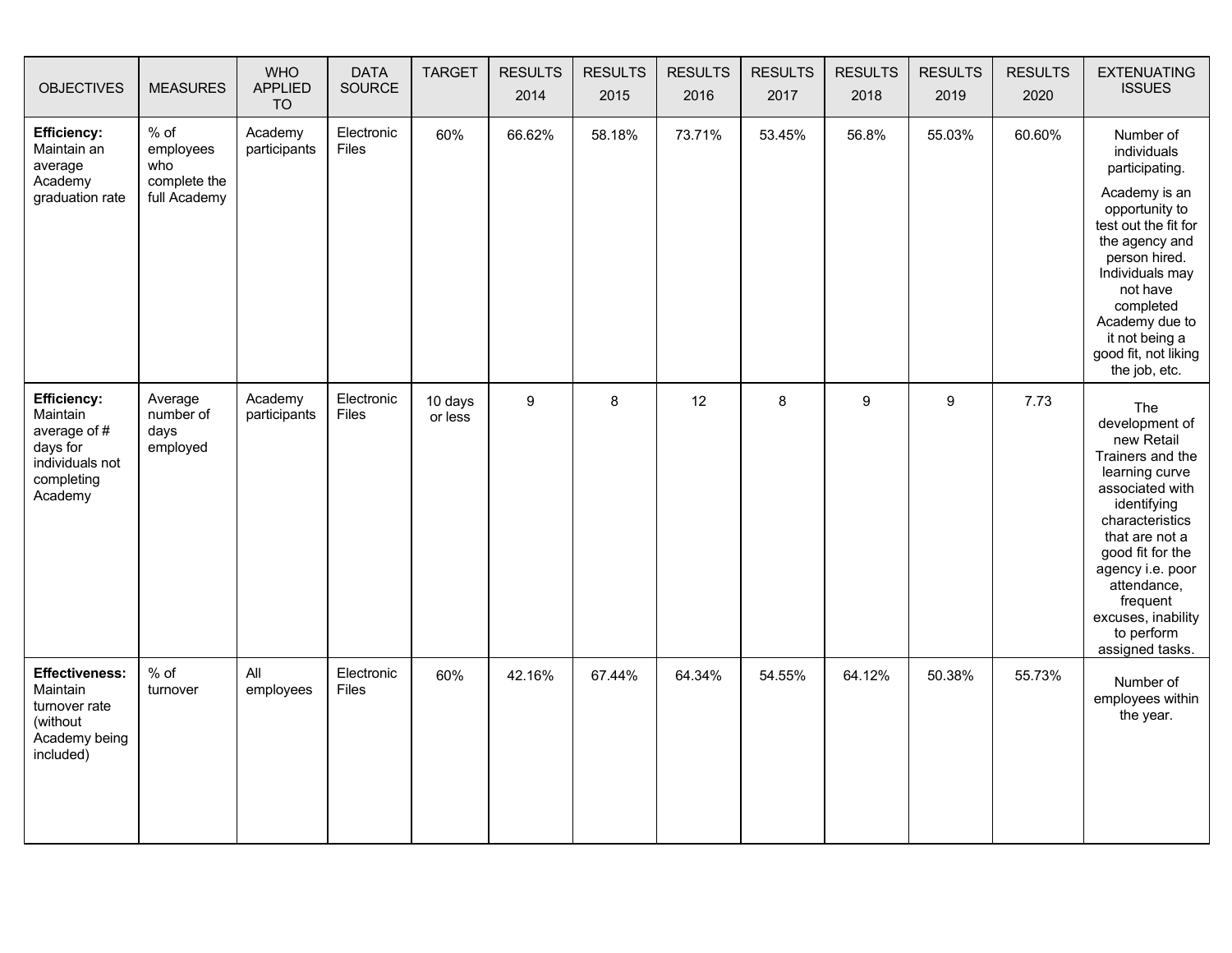Goal: To train all employees on the same policies, procedures, Goodwill basics, and help determine compatibility for the retail job before new hires become part of the team schedule.

**Program Activities:** interview**,** orientation, and basic job skills training

**Analysis:** Academy continues to be a valuable resource by identifying problematic issues before new hires become a part of the team schedule and opens the opportunity up to individuals referred from peer agencies who are interested in working retail and improving their skills (time management, attendance, work habits, etc.). The training process allows the agency to retain employees with the potential for necessary employment habits/behaviors, and aides in identifying areas of improvement needed within our workforce. Goodwill always expects some turnover as our mission is to build individuals up with job skills for employment at Goodwill and beyond – willing workers employed and community resources maximized.

Minimum wage continues to be a struggle in hiring. Instead of the \$9 increase from 2016, there is now significant media attention on a \$15 national minimum wage push which deflates the value of the current market. While some competitors for talent are paying \$9.25 compared to our 30-day training wage of \$9.00 then \$10.00, several larger retailers are advertising \$13.00 - \$15.00 per hour. In our experience and investigation, these are not entry level positions in our area and expectations for performance for these wages are high. We have typically stayed in the center of wages for our area. We also tend to hire very entry level positions to assist them with growing and developing job skills. Hiring has been a challenge in a Covid-19 world where some people are scared to work around the public when many employers have moved to remote work for the foreseeable future, and government stimulus aid relieves the immediate need to seek employment. Vaccinations for Covid-19 are in process which should help things open back up and make people more comfortable working around the public. Goodwill has implemented mandatory and recommended health and safety procedures as appropriate. Mid-level retail management positions have been challenging to hire for as we experience either extreme of over qualified or under qualified candidates, these positions have also been a challenge to keep filled, which is not unusual for this type of position in this area.

Our application process is relatively simple; getting qualified people to come in our door has been a challenge. Holding open/group interviews has made the interview process more efficient and provides the opportunity to those who are interested in employment with the agency to interview almost immediately. Group interviews are held twice a week, interested parties have the choice of attending a morning or afternoon interview. A Change Counting Class is offered by Employment Specialists for anyone who may desire additional assistance with the change counting portion of the interview.

The New American population has been a significant source of employees, as reflected with many of our retail competitors in the Lincoln area. HR has seen an increase in individuals requesting employment verification for benefits received from programs in the community. Most frustrating are the individuals who report needing to drop by 1-2 hours so as not to lose benefits they already receive. We have worked hard to create structure and a good working environment that people will want to be a part of.

#### **Recommendations:**

- Continue to monitor Covid-19 status and health and safety recommendations and requirements.
- Continue to monitor staffing needs and employment trends.
- Explore options to fill Academy spots with individuals from peer agencies that desire retail training.
- Continue to evaluate Academy content and processes to best meet the needs of the local community**.**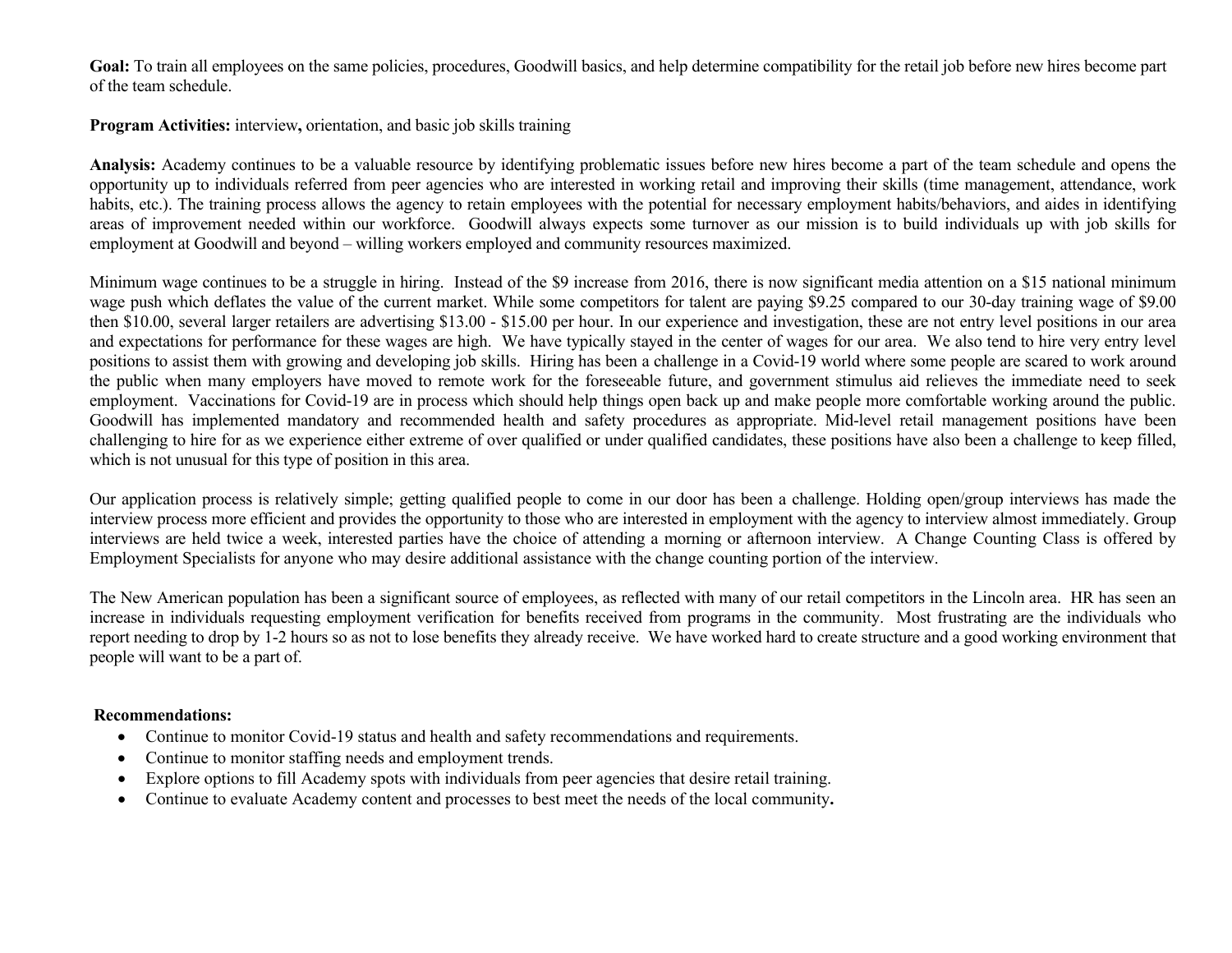## **Retail Organizational Employment (ROE) a** *CARF accredited program, formerly titled Work Services*

The Retail Organizational Employment (ROE) program is a small program that provides remunerative fully integrated employment opportunities to individuals with mental, physical, emotional, and/or developmental disabilities who express a desire to work in a retail setting. Participants work a variety of schedules during our retail hours with supports and services provided during that time. Persons may participate short term or ongoing depending upon their individual preferences, needs, interests, and abilities. The Agency is dedicated to designating approximately 10% of the retail workforce through the ROE program. In recent years, most participants have chosen long-term engagement in the program which reflects effectiveness in job satisfaction. Some individuals have graduated the program and remain employed with Goodwill. They are considered competitively employed having mastered their jobs and achieved employment stability.

The program serves many participants that have been diagnosed with multiple or co-occurring disabilities. The graph below shows the primary disability break down of individuals served in 2020.

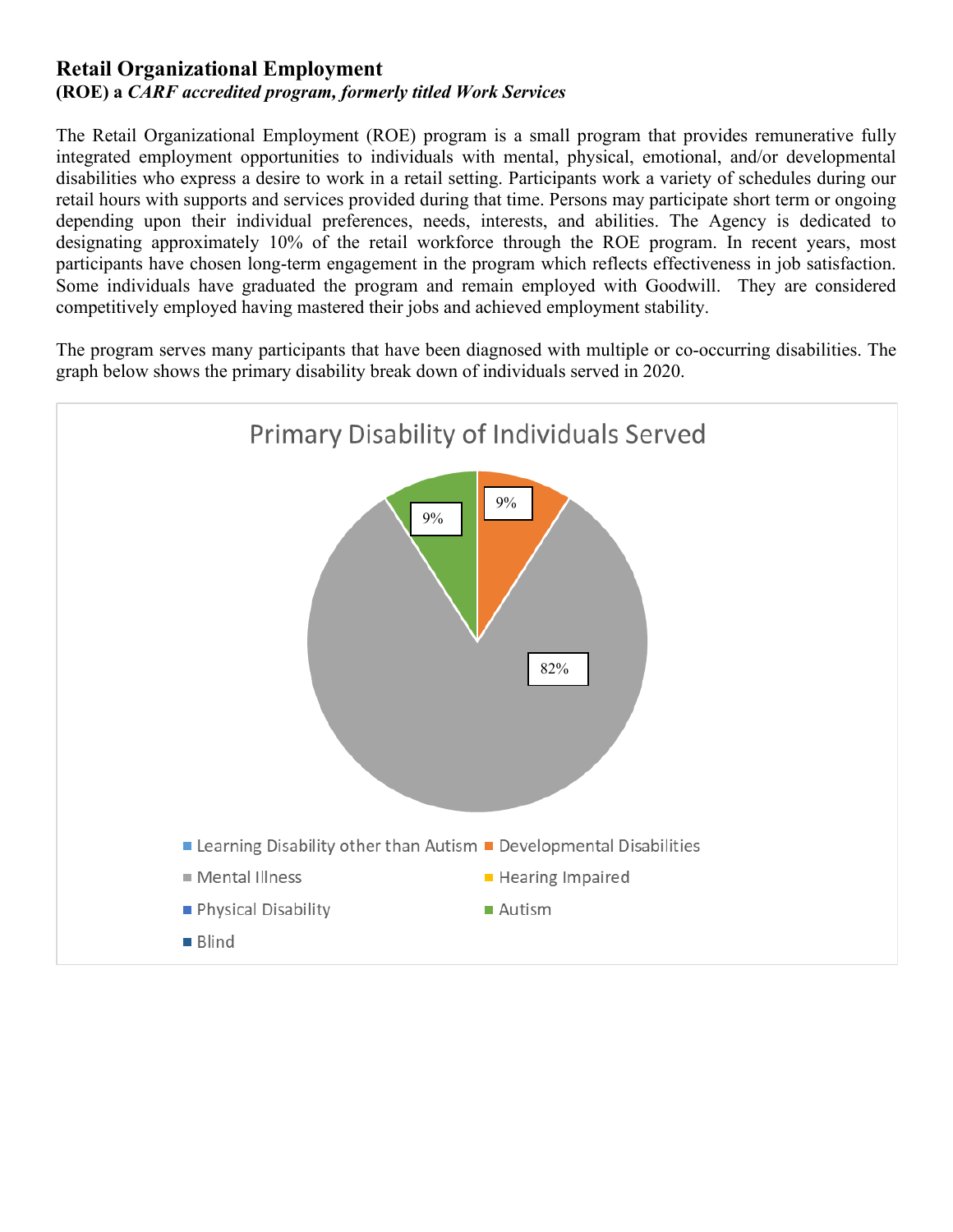

## **2020 Program Goals:**

- 1) **Effectiveness:** 20% of participants will obtain competitive employment. *Outcome: Goal not met. 9% of participants gained competitive employment in 2020.*
- 2) **Effectiveness:** Participants will obtain a reasonable competitive wage for their hired position. *Outcome: Goal met. Participants have obtained a competitive wage for their hired position, with several making above our state minimum wage of \$9 per hour.*
- 3) **Effectiveness:** 20% of participants will maintain supported employment for a year. *Outcome: Goal met. 36% of participants maintained supported employment.*
- 4) **Effectiveness:** 75% of participants will self-advocate to their Employment Specialist. *Outcome: Goal not met. 63% of participants self-advocated to their Employment Specialist.*
- 5) **Efficiency:** The average cost per participant will be at or below the budgeted amount. *Outcome: Goal met. The average cost per participant was below the budgeted amount.*
- 6) **Satisfaction:** 75% of participants and stakeholders will express satisfaction with the services received. *Outcome: Goal not met. 72% of participants and stakeholders expressed satisfaction with the services received.*
- 7) **Service Access:** Maintain the number of individuals served. *Outcome: Goal met. 11 individuals were provided services through the program in 2020.*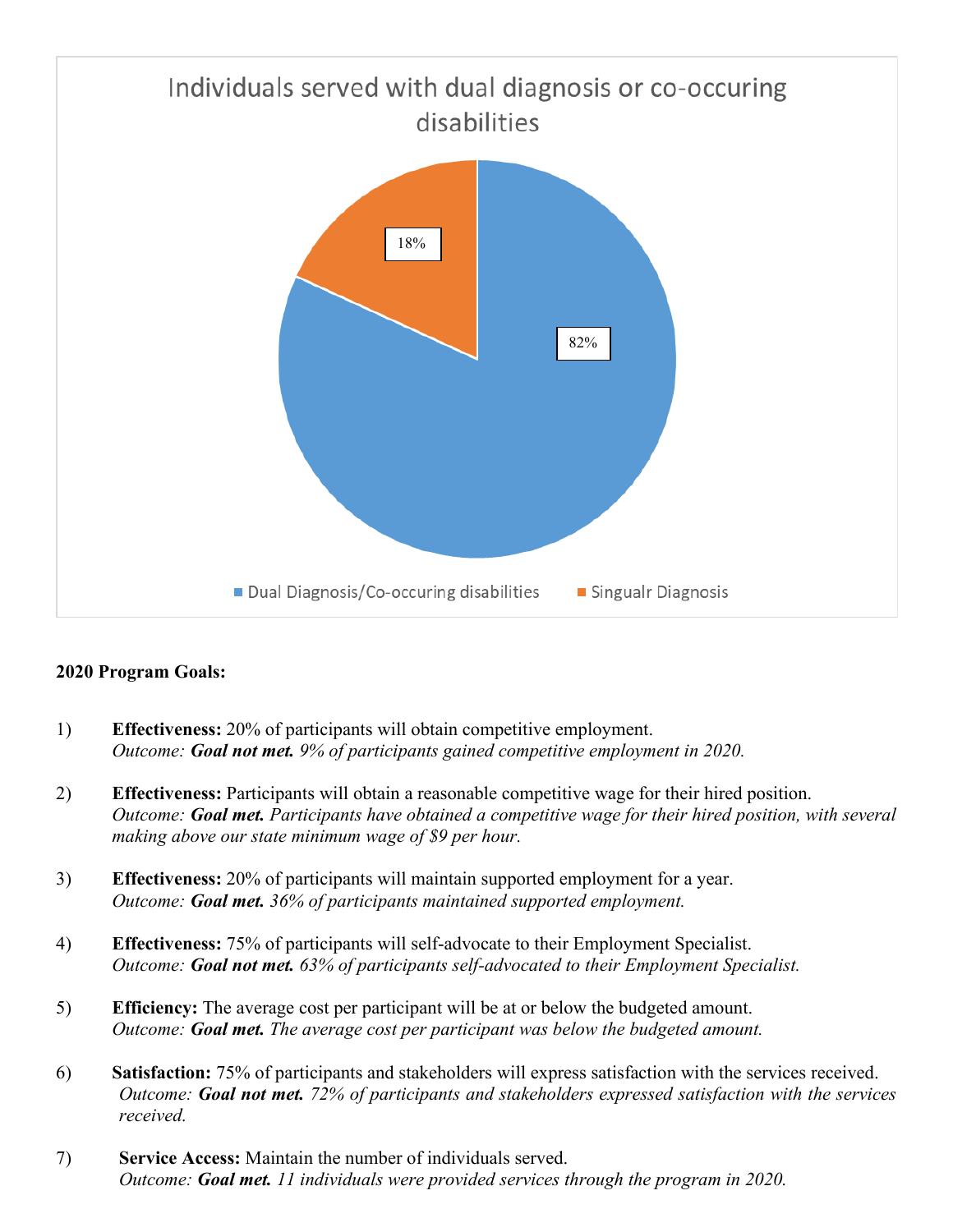## **Additional Notes to Report:**

Participants work a variety of schedules during our retail hours with supports and services provided during that time. Persons may participate short term or ongoing depending upon their individual preferences, needs, interests, and abilities.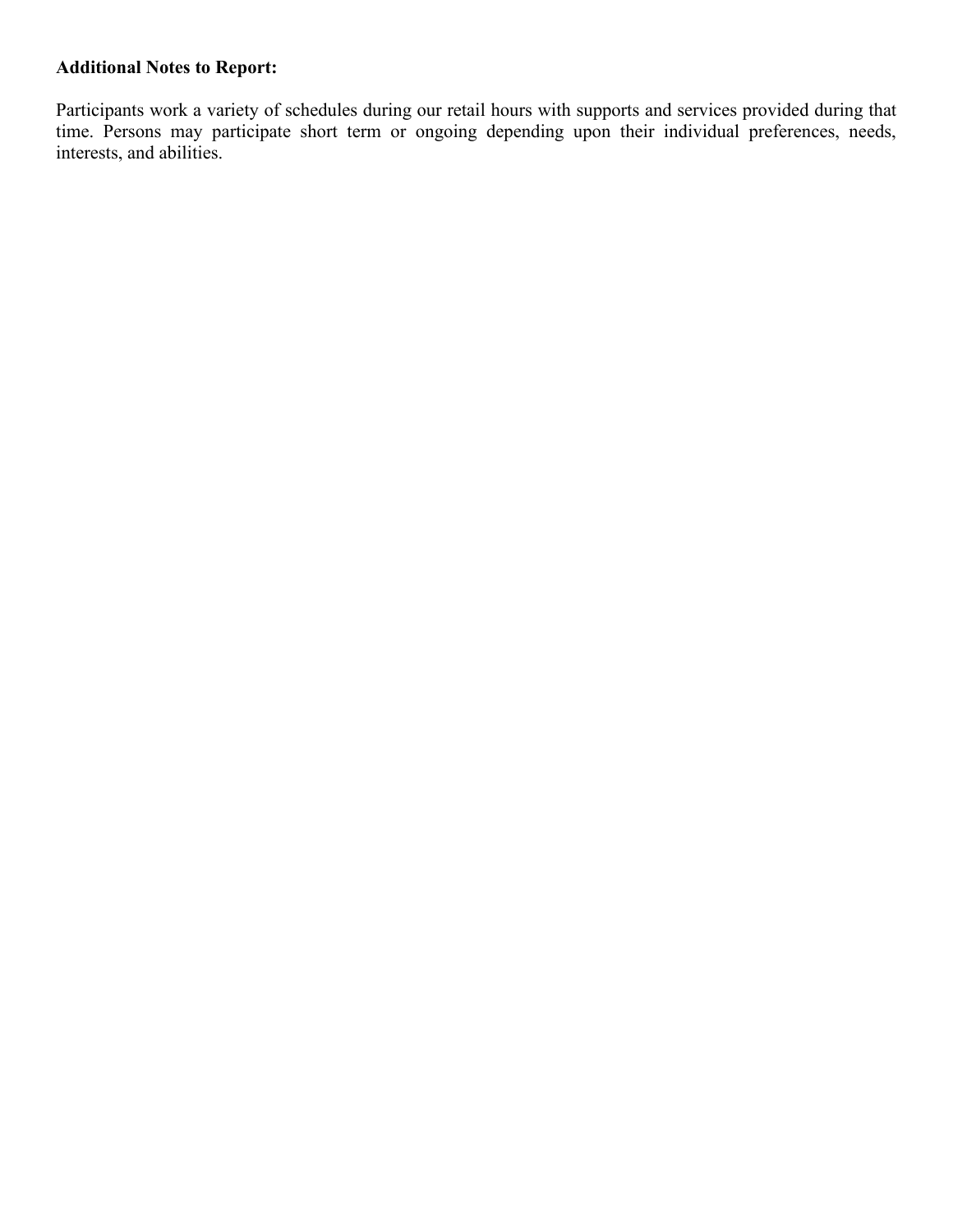| <b>OBJECTIVES</b>                                                    | <b>MEASURES</b>                                                 | <b>WHO</b><br><b>APPLIED</b><br><b>TO</b> | <b>DATA</b><br>SOURCE | <b>TARGET</b> | <b>RESULTS</b><br>2014 | <b>RESULTS</b><br>2015 | <b>RESULTS</b><br>2016 | <b>RESULTS</b><br>2017 | <b>RESULTS</b><br>2018 | <b>RESULTS</b><br>2019 | <b>RESULTS</b><br>2020 | <b>EXTENUATIG</b><br><b>ISSUES</b>                                                                                                                                                      |
|----------------------------------------------------------------------|-----------------------------------------------------------------|-------------------------------------------|-----------------------|---------------|------------------------|------------------------|------------------------|------------------------|------------------------|------------------------|------------------------|-----------------------------------------------------------------------------------------------------------------------------------------------------------------------------------------|
| <b>Effectiveness:</b><br>Obtain<br>competitive<br>employment         | % of<br>participants<br>who obtain<br>competitive<br>employment | All ROE<br>participants                   | Electronic<br>Files   | 20%           | 10%<br>(1 of 10)       | 6%<br>(1 of 17)        | 27%<br>(3 of 11)       | 10%<br>(1 of 10)       | $0\%$<br>(0 of 12)     | 13%<br>(2 of 15)       | 9%<br>(1 of 11)        | Ability to<br>perform tasks<br>without<br>supports.                                                                                                                                     |
|                                                                      |                                                                 |                                           |                       |               |                        |                        |                        |                        |                        |                        |                        | Employment<br>Preference                                                                                                                                                                |
|                                                                      |                                                                 |                                           |                       |               |                        |                        |                        |                        |                        |                        |                        | Required<br>Training                                                                                                                                                                    |
|                                                                      |                                                                 |                                           |                       |               |                        |                        |                        |                        |                        |                        |                        | Labor Market/<br>Job<br>Availability                                                                                                                                                    |
| <b>Effectiveness:</b><br>Obtain<br>reasonable<br>competitive<br>wage | Average<br>hourly wage                                          | All ROE<br>participants                   | Electronic<br>Files   | \$9.00        | \$7.85                 | \$8.00                 | \$9.00                 | \$9.80                 | \$10.00                | \$10.23                | \$10.05                | Some<br>participants<br>have an<br>income cap in<br>order to keep<br>benefits, so<br>total hours<br>worked may<br>be reduced at<br>a higher wage<br>in order to<br>accommodate<br>this. |
|                                                                      |                                                                 |                                           |                       |               |                        |                        |                        |                        |                        |                        |                        | Not<br>completing<br>academy<br>training                                                                                                                                                |
|                                                                      |                                                                 |                                           |                       |               |                        |                        |                        |                        |                        |                        |                        | Number of<br>new hires                                                                                                                                                                  |
|                                                                      |                                                                 |                                           |                       |               |                        |                        |                        |                        |                        |                        |                        | Minimum<br>wage<br>changes                                                                                                                                                              |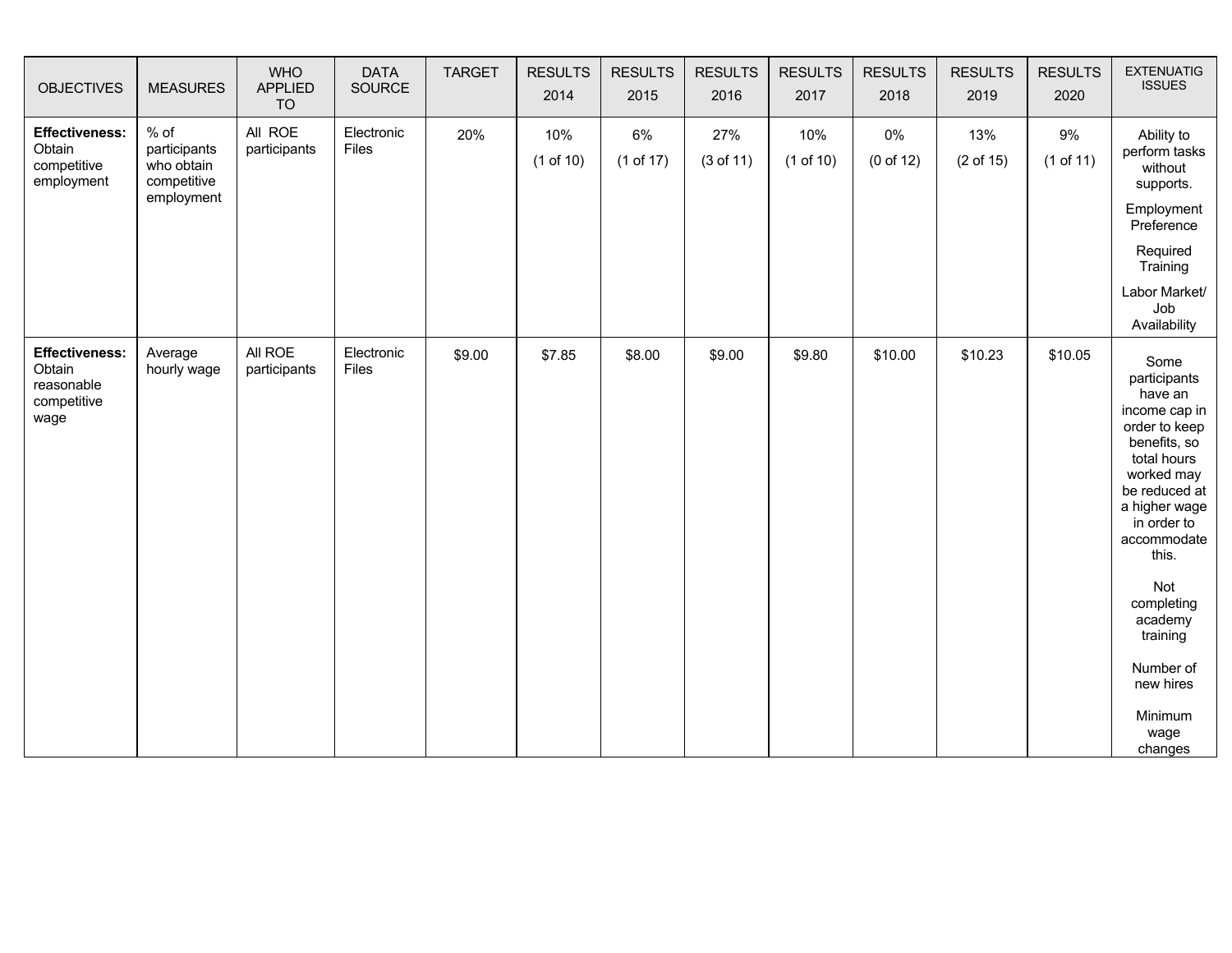| <b>OBJECTIVES</b>                                                                           | <b>MEASURES</b>                                                                     | <b>WHO</b><br><b>APPLIED</b><br><b>TO</b>                    | <b>DATA</b><br>SOURCE      | <b>TARGET</b> | <b>RESULTS</b><br>2014 | <b>RESULTS</b><br>2015 | <b>RESULTS</b><br>2016 | <b>RESULTS</b><br>2017      | <b>RESULTS</b><br>2018 | <b>RESULTS</b><br>2019 | <b>RESULTS</b><br>2020 | <b>EXTENUATIG</b><br><b>ISSUES</b>                                                                                                                  |
|---------------------------------------------------------------------------------------------|-------------------------------------------------------------------------------------|--------------------------------------------------------------|----------------------------|---------------|------------------------|------------------------|------------------------|-----------------------------|------------------------|------------------------|------------------------|-----------------------------------------------------------------------------------------------------------------------------------------------------|
| <b>Effectiveness:</b><br>Maintain<br>supported<br>employment                                | # of<br>participants<br>who remain<br>in the same<br>S.E. position<br>for the year. | Persons who<br>indicate they<br>wish to<br>remain in<br>S.E. | Electronic<br>Files        | 20%           | 60%<br>(6 of 10)       | 59%<br>$(10$ of 17)    | 55%<br>(6 of 11)       | 70%<br>$(7 \text{ of } 10)$ | 83%<br>(10 of 12)      | 40%<br>(6 of 15)       | 36%<br>(4 of 11)       | Desire to<br>work retail<br>positions<br>Fit for<br>position/<br>company<br>Ability to meet<br>minimum<br>standards for<br>the hired<br>position    |
| <b>Effectiveness:</b><br>Maintain<br>percentage of<br>participants<br>who self-<br>advocate | $%$ of<br>participants<br>who self-<br>advocate,<br>indicated by<br>case-note       | All ROE<br>participants                                      | Electronic<br><b>Files</b> | 75%           | 40%<br>(4 of 10)       | 70%<br>(12 of 17)      | 73%<br>(8 of 11)       | 70%<br>$(7 \text{ of } 10)$ | 75%<br>(9 of 12)       | 80%<br>$(12$ of $15)$  | 63%<br>(7 of 11)       | The<br>participant's<br>comfort level<br>with staff<br>Participant's<br>ability to<br>express their<br>feelings and<br>concerns<br>Number<br>Served |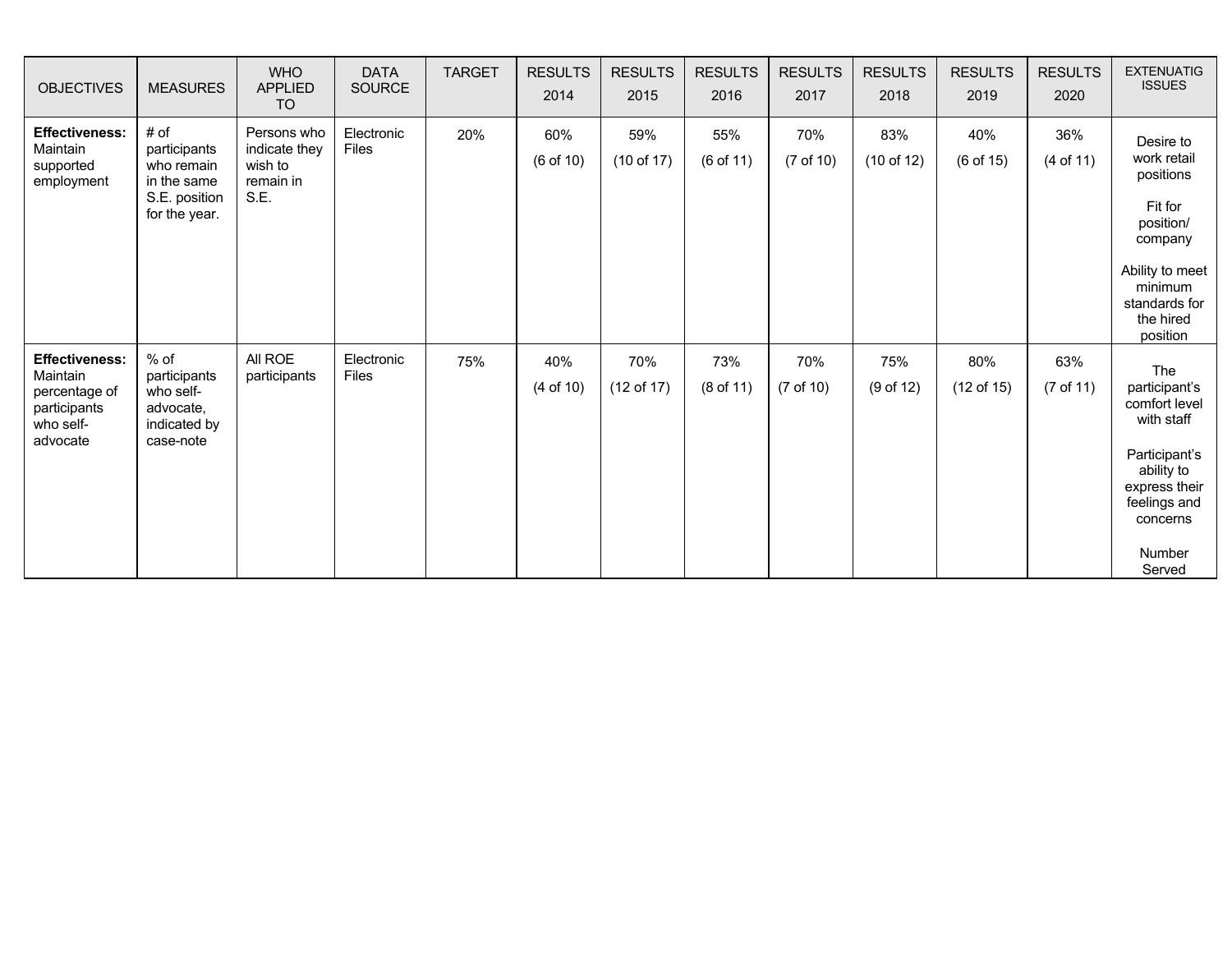| <b>OBJECTIVES</b>                                          | <b>MEASURES</b>                                                                             | <b>WHO</b><br><b>APPLIED</b><br><b>TO</b>                               | <b>DATA</b><br>SOURCE                         | <b>TARGET</b>                                                                                                                                                                      | <b>RESULTS</b><br>2014 | <b>RESULTS</b><br>2015 | <b>RESULTS</b><br>2016 | <b>RESULTS</b><br>2017 | <b>RESULTS</b><br>2018 | <b>RESULTS</b><br>2019 | <b>RESULTS</b><br>2020 | <b>EXTENUATIG</b><br><b>ISSUES</b>                                                                                                                                                                                                                                                                                                                                                                                                                                          |
|------------------------------------------------------------|---------------------------------------------------------------------------------------------|-------------------------------------------------------------------------|-----------------------------------------------|------------------------------------------------------------------------------------------------------------------------------------------------------------------------------------|------------------------|------------------------|------------------------|------------------------|------------------------|------------------------|------------------------|-----------------------------------------------------------------------------------------------------------------------------------------------------------------------------------------------------------------------------------------------------------------------------------------------------------------------------------------------------------------------------------------------------------------------------------------------------------------------------|
| <b>Efficiency:</b><br>Minimize cost<br>per participant     | Average cost<br>per program<br>participant<br>during report<br>period                       | All ROE<br>participants                                                 | Year-end<br>Financial<br>Records              | \$886.17 for<br>2014<br>\$565.85 for<br>2015<br>\$902.18 for<br>2016<br>\$1005.88<br>for<br>2017<br>\$907.29<br>for<br>2018<br>\$982.30<br>for<br>2019<br>\$1123.75<br>for<br>2020 | \$886.18#              | \$683.29               | \$793.95               | \$839.08               | \$1321.04              | \$773.77               | \$119.07               | The cost per<br>participant is<br>based on<br>actual<br>numbers<br>served for<br>budget and<br>actuals. The<br>increase or<br>decrease of<br>individuals<br>served in a<br>program year<br>is a<br>significant<br>factor in<br>costs.<br>During 2020<br>participants<br>and other<br>staff were<br>furloughed or<br>decided quit<br>due to Covid-<br>19. Hiring<br>across all<br>positions was<br>limited as we<br>worked to<br>bring back<br>staff from<br>furlough first. |
| Maximize<br>client<br>satisfaction<br>with the<br>program. | % of<br>participants<br>and<br>stakeholders<br>who express<br>satisfaction<br>with services | All ROE<br>participants,<br>advocates<br>and service<br>team<br>members | Satisfaction<br>Surveys<br>and follow-<br>ups | 75%                                                                                                                                                                                | 40%<br>(4 of 10)       | 47%<br>(8 of 17)       | 72%<br>(8 of 11)       | 80%<br>(8 of 10)       | 83%<br>(100f12)        | 80%<br>$(12$ of $15)$  | 72%<br>(8 of 11)       | Number of<br>surveys<br>returned<br>Number of<br>participants<br>and<br>stakeholders<br>surveyed                                                                                                                                                                                                                                                                                                                                                                            |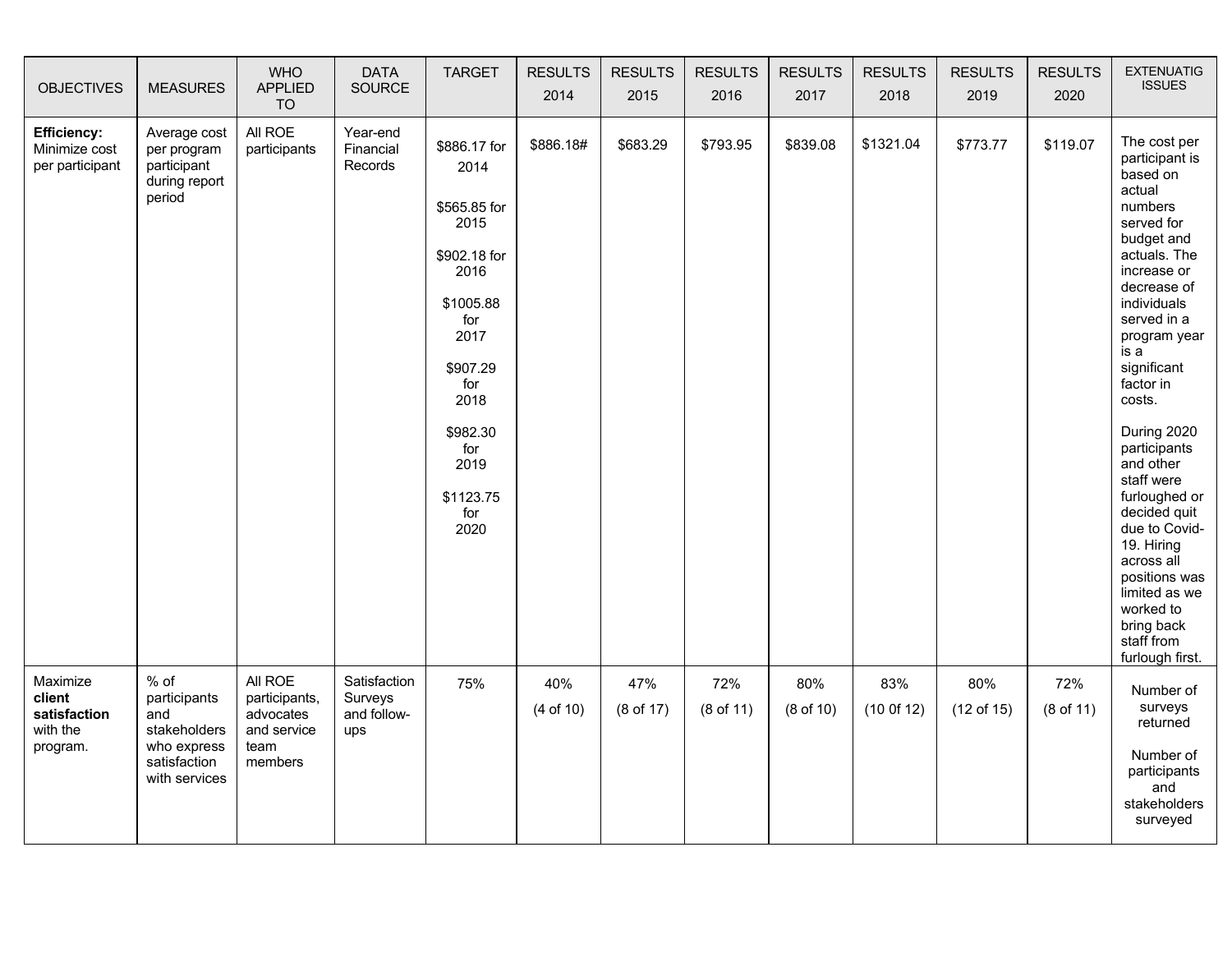| <b>OBJECTIVES</b>                     | <b>MEASURES</b>                          | <b>WHO</b><br><b>APPLIED</b><br><b>TO</b> | <b>DATA</b><br><b>SOURCE</b> | <b>TARGET</b> | <b>RESULTS</b><br>2014 | <b>RESULTS</b><br>2015 | <b>RESULTS</b><br>2016 | <b>RESULTS</b><br>2017 | <b>RESULTS</b><br>2018 | <b>RESULTS</b><br>2019 | <b>RESULTS</b><br>2020 | <b>EXTENUATIG</b><br><b>ISSUES</b>                                           |
|---------------------------------------|------------------------------------------|-------------------------------------------|------------------------------|---------------|------------------------|------------------------|------------------------|------------------------|------------------------|------------------------|------------------------|------------------------------------------------------------------------------|
| <b>Service</b><br>Access:<br>Maintain | Number of<br>participants<br>served in a | Potential<br>candidates<br>and all ROE    | Electronic<br>Files          | 8 people      | 10                     | 17                     | 11                     | 10                     | 12                     | 15                     | 11                     | Eligibility<br>requirements                                                  |
| number of<br>individuals<br>served    | calendar<br>year                         | participants                              |                              |               |                        |                        |                        |                        |                        |                        |                        | <b>Budget</b><br>(10% of<br>workforce)                                       |
|                                       |                                          |                                           |                              |               |                        |                        |                        |                        |                        |                        |                        | New<br>enrollments                                                           |
|                                       |                                          |                                           |                              |               |                        |                        |                        |                        |                        |                        |                        | Minimum<br>Wage/<br>Income caps                                              |
|                                       |                                          |                                           |                              |               |                        |                        |                        |                        |                        |                        |                        | Achievement<br>of<br>competitive<br>employment<br>by current<br>participants |

#An audit of cost per participant found that the previously reported cost of \$1,022.54 in 2014 was in error. This has been corrected in the table above.

**Goal:** To assist people with barriers of employment in obtaining and maintaining the most independent level of employment.

**Program Activities:** Intake, career exploration, job development, job coaching, follow-up.

**Analysis:** In 2020, four out of seven of the program goals were met at or above the target rate. The goals not met (see table above) are two measures of effectiveness and one measure of client satisfaction. The effectiveness measures not met are the percentage of participants who gained competitive employment and the percentage of participants who self-advocate to their employment specialist. As indicated in the extenuating issues regarding competitive employment, obtaining competitive employment is based on the individual's ability to complete job tasks without supports. Participants receive training, ongoing support and feedback throughout employment in the program and continue to work towards competitive employment. Discussions about employment opportunities in the community, transferable skills, and job search assistance are also held at each IPP meeting with participants and their Employment Specialist. Efforts are made throughout participation in the program to work towards achieving competitive employment. In 2020 we had several new participants enter the program, many who were only employed during the academy training period. This short length of employment did not allow for relationships to be built and the comfort level that becomes established between participants, the Employment Specialist and their team lead. The participant's comfort level with staff is a key component in the beginning of self- advocacy as indicated in the extenuating issues regarding self-advocacy and explains the result of 63% (7 of 11) participants' self-advocacy. In regards to the client satisfaction goal, 72% (8 of 11) participants expressed satisfaction with the services received through the ROE program just below the target of 75%.

The Employment Services Director continues to be the main service provider for the program. This factor in addition to the number of individuals served significantly impacts the cost per participant. The cost per participant goal was met however, it should be noted that the cost per participant was significantly less than the budgeted amount due to the effect of covid and the unknowns of the time that resulted in staff quitting, stores closing and staff being furloughed. The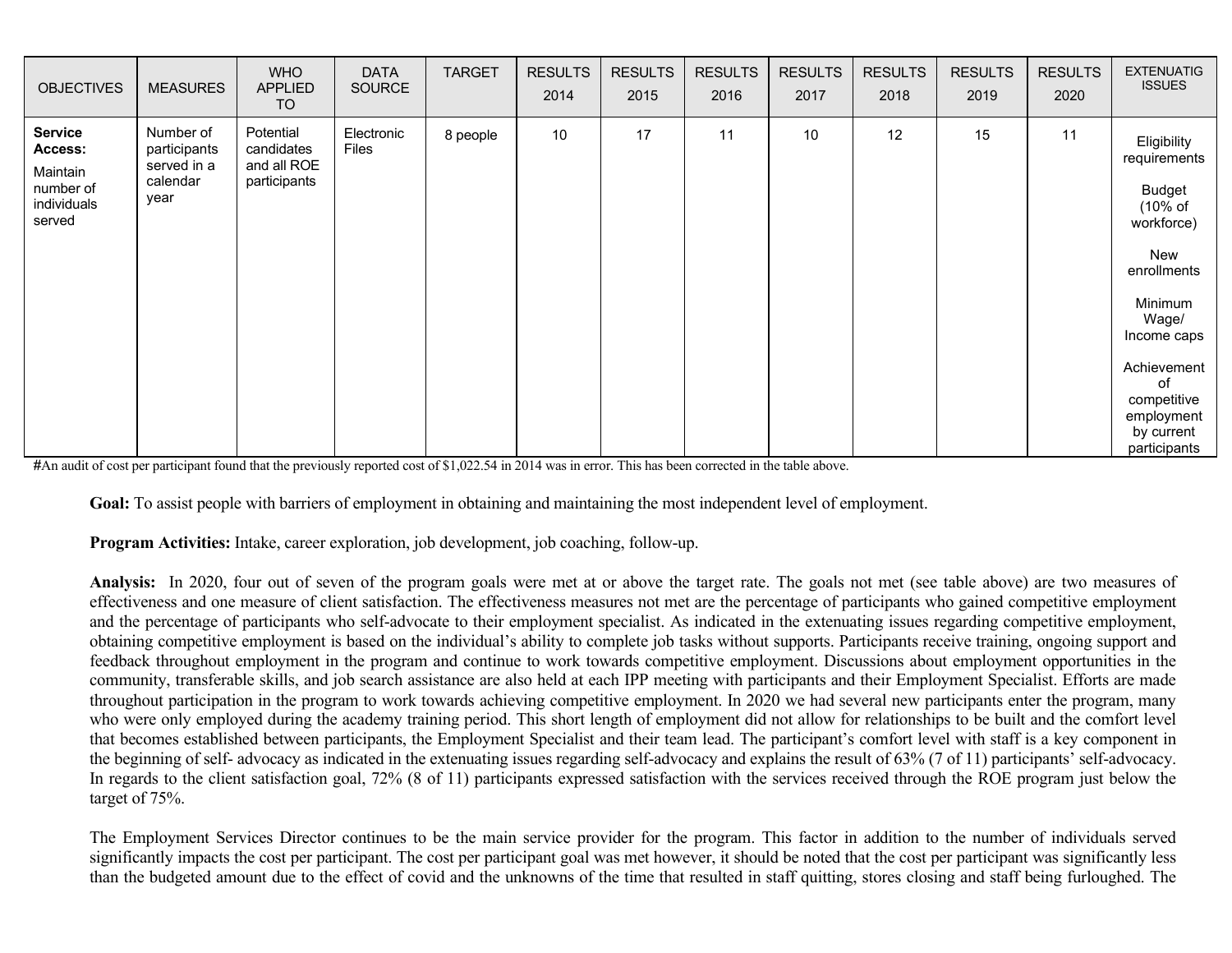program continues to meet goals for competitive wage, participants maintaining supported employment, and service access.

Wage and reduction of hours continue to be a topic of conversation by participants as some participants have an income cap in order to keep benefits. When performance raise occurs or increases to the minimum wage happen many participants request that their total hours worked be reduced in order to main benefits such as disability and housing. The target rate for competitive wage will be adjusted as changes to minimum wage occur.

#### **Recommendations:**

- Explore options for minimizing and/or maintaining cost per participant.
- Recruit an Employment Specialist for the program.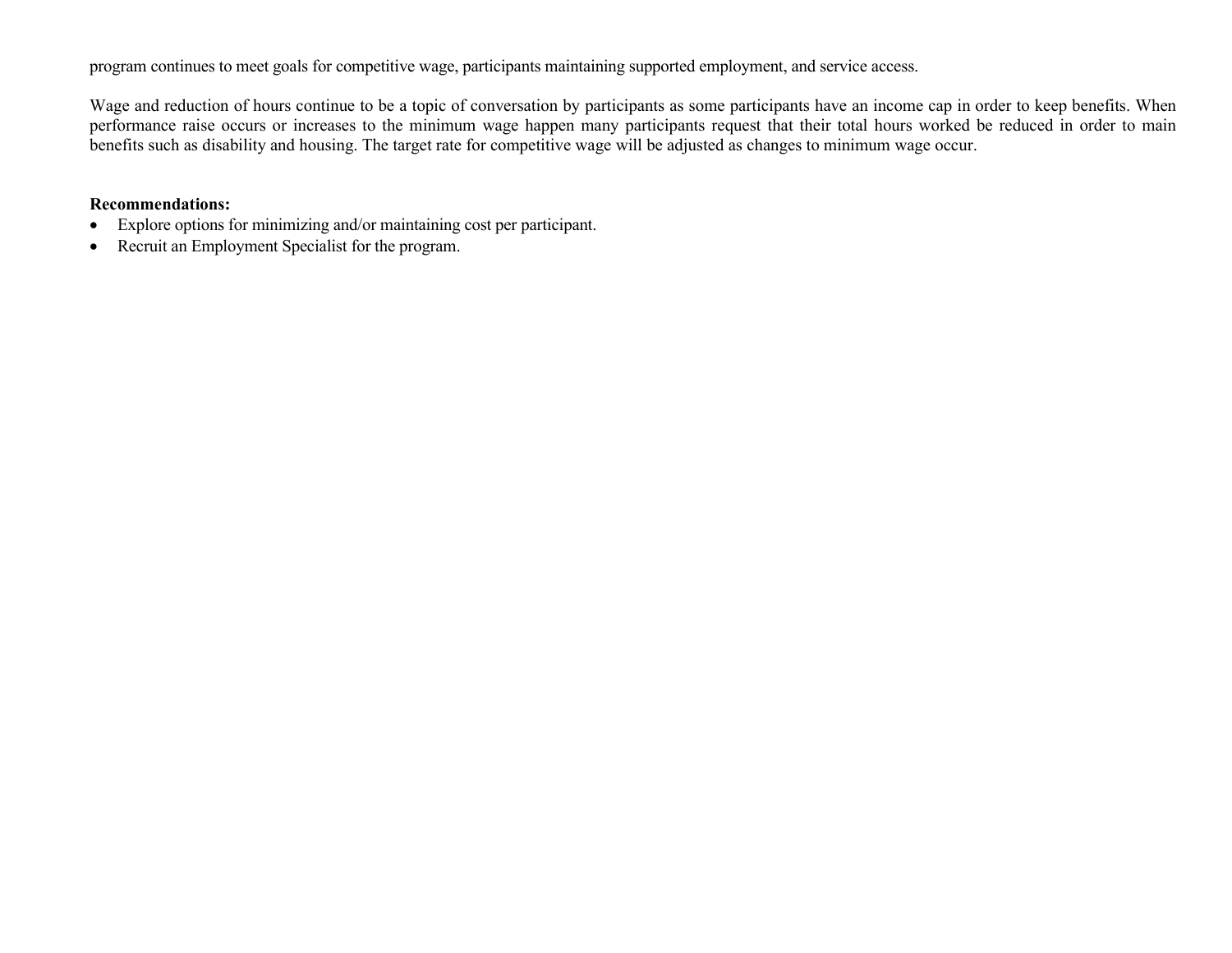## **YWCA Job Outfitters**

In December 2012, the YWCA Lincoln and Goodwill teamed up on the YWCA's Job Outfitters program to better serve its participants and the Lincoln community. Job Outfitters offers men and women in the community not only, career clothing but, hope and encouragement. It is a free service to people in need and empowers participants to better their lives. The need for Job Outfitters has become increasingly important during tough economic times. After they complete a workforce preparedness activity, participants are given vouchers to shop for interview and work apparel, which are redeemable at any Goodwill Retail location.

During 2020, a total of \$ 1,570 worth of vouchers were issued to 70 individuals. If a participant's status changed due to a promotion, job change, clothing needed for an interview etc., users were able to come back and obtain another set of vouchers. Repeat users accounted for 9% of the units of service.

## **2020 Program Goals:**

- 1) **Efficiency:** Maintain or increase usage of first-time users. *Outcome: Goal met. First time users accounted for 91% of the individuals served.*
- 2) **Effectiveness:** Maintain or increase usage of service by 5%. *Outcome: Goal not met. Service usage decreased by 73 %.*

## **Additional Notes to Report:**

Both agencies provide coverage for the program.

The program closed mid-March due to the Covid-19 pandemic and remained closed for 4 months. The goals were written to reflect a year of program operation.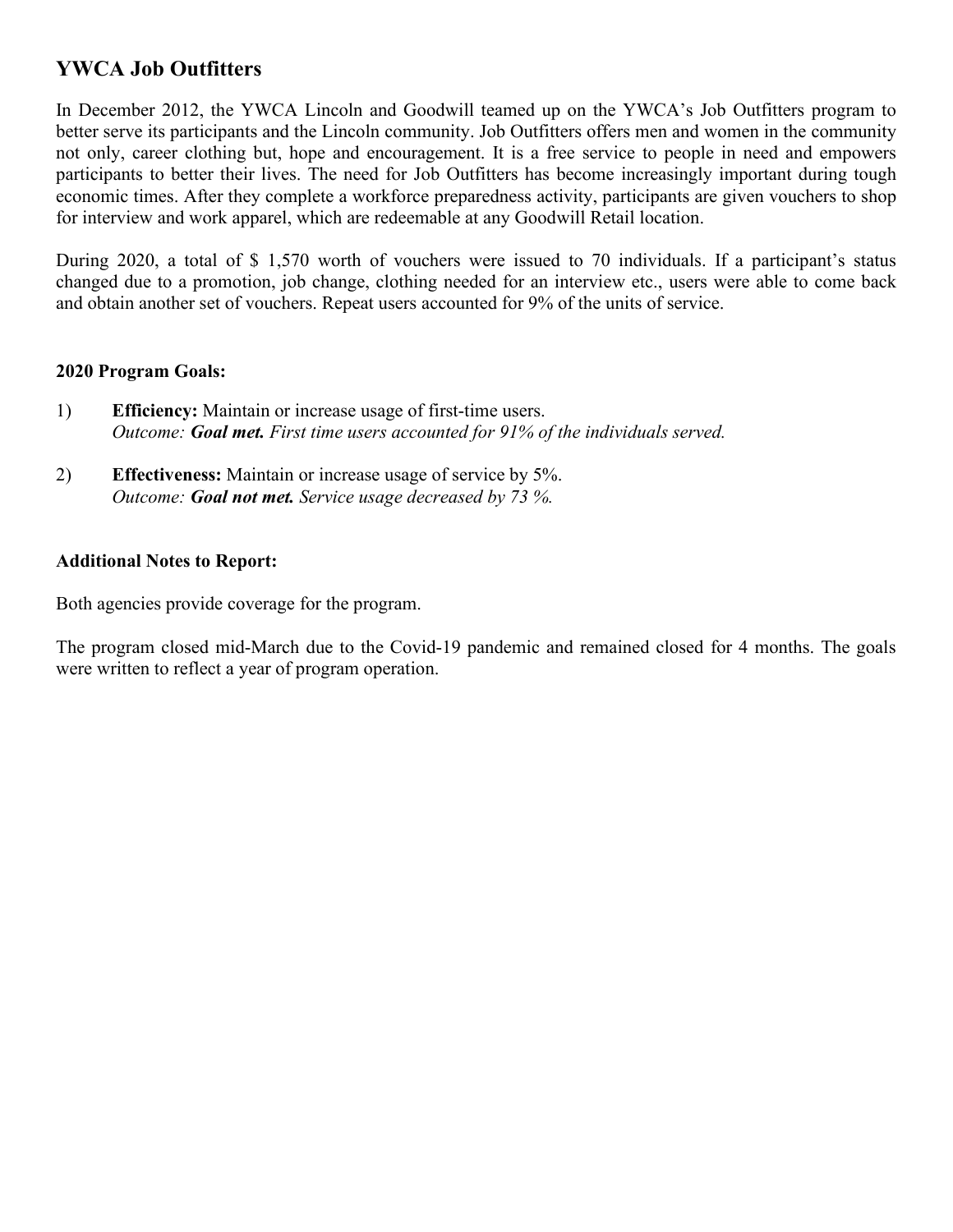| <b>OBJECTIVES</b>                                                 | <b>MEASURES</b>                 | <b>WHO</b><br><b>APPLIED</b><br>TO | <b>DATA</b><br><b>SOURCE</b> | <b>TARGET</b> | <b>RESULTS</b><br>2014 | <b>RESULTS</b><br>2015 | <b>RESULTS</b><br>2016 | <b>RESULTS</b><br>2017 | <b>RESULTS</b><br>2018 | <b>RESULTS</b><br>2019 | <b>RESULTS</b><br>2020 | <b>EXTENUATING</b><br><b>ISSUES</b>                                                                        |
|-------------------------------------------------------------------|---------------------------------|------------------------------------|------------------------------|---------------|------------------------|------------------------|------------------------|------------------------|------------------------|------------------------|------------------------|------------------------------------------------------------------------------------------------------------|
| Efficiency: # of<br>first-time users                              | % of first-<br>time users       | All users                          | Electronic<br><b>Files</b>   | 20%           | 38%                    | 80%                    | 83%                    | 73%                    | 88%                    | 81%                    | 91%                    | Amount of users<br>Community<br>Awareness                                                                  |
| <b>Effectiveness:</b><br>Maintain or<br>increase<br>service usage | # of<br>vouchers<br>distributed | All users                          | Electronic<br><b>Files</b>   | 500           | 325*<br>(847)          | $304*$<br>(752)        | $234*$<br>(553)        | 452                    | 456                    | 630                    | 157                    | Community<br>Awareness<br><b>Budgeted</b><br>amount<br>Service Access<br>Labor Market/<br>Job Availability |

\*Service usage was reported inaccurately and shows individuals served rather than units of service. The number in parenthesis reflects the corrected usage totals. The target range was adjusted to reflect this.

**Goal:** To provide (the community) with access to appropriate interview and career clothing.

**Program Activities:** intake, career exploration, and tutoring

**Analysis:** Job Outfitters continues to provide (the Lincoln community) with access to appropriate interview and career clothing. Job Outfitters is available at both the YWCA and Goodwill Job Connection. The program closed mid-March due to covid-19 and remained closed for four months until Goodwill reopened the Job Connection center for in-person services. The YWCA moved their services to appointment only in the fall of 2020. Due to the pandemic many individuals experienced furloughs or job loss. When businesses started to reopen many people were hesitant to return to work due to the continued "unknowns" of covid-19 and loss of child care as many child care centers remained closed. Service usage decreased by 73% this year. Repeat users also decreased, accounting of 9% of service usage. First time users increased from 81% in 2019 to 91% in 2020. Both agencies will continue to promote Job Outfitters to the community and referral sources.

#### **Recommendations:**

- Promote service to the community and referral agencies
- Attend resource fairs
- Resume walk-ins welcome at all locations offering services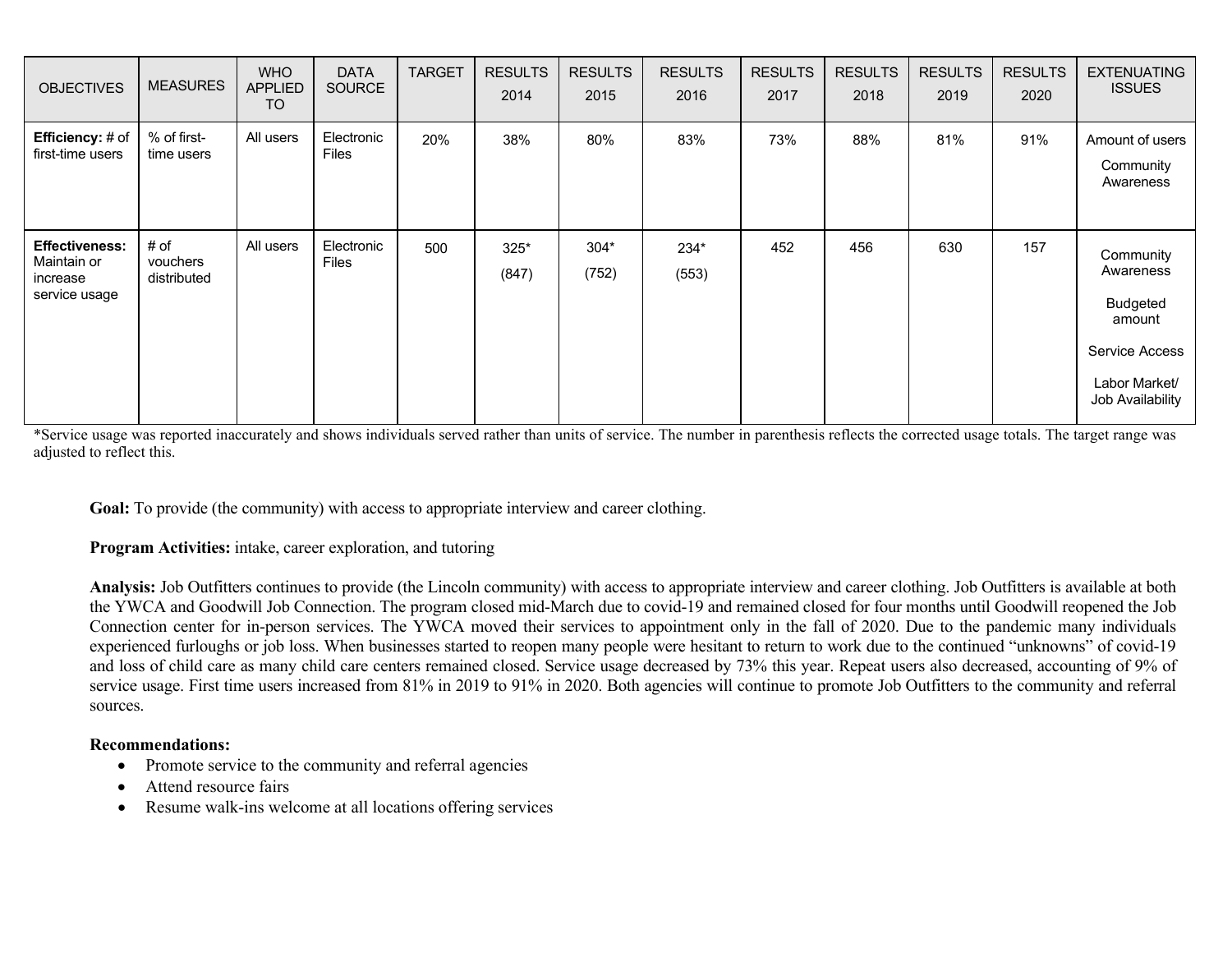## **Needs Determination**

Goodwill made the decision to adapt Job Connection services March- June during the height of the covid-19 pandemic and provide tele- services, primarily helping with unemployment benefits and resource navigation. Job Connection also tele-services to navigate the job market as businesses reopened and/or adapted to remote work options. Unemployment numbers peaked in June and slowly returned to around 3% by the end of the year. Though our local unemployment rate is low, Job Connection continues to provide employment services to some of the hardest to serve individuals. We also continue to see individuals coming in with unique challenges and unemployment situations. The pandemic hit everyone hard but hit those already experiencing barriers to employment and housing the hardest. It is our goal to reopen Job Connection in-person services to the prepandemic schedule. We are exploring options for additional programming to further support the individuals we are already working with a Job Connection.

We will continue to be active in community conversations and work with our partners and local agencies to navigate the "new" normal and services that are needed, working together to fill gaps in services that are identified.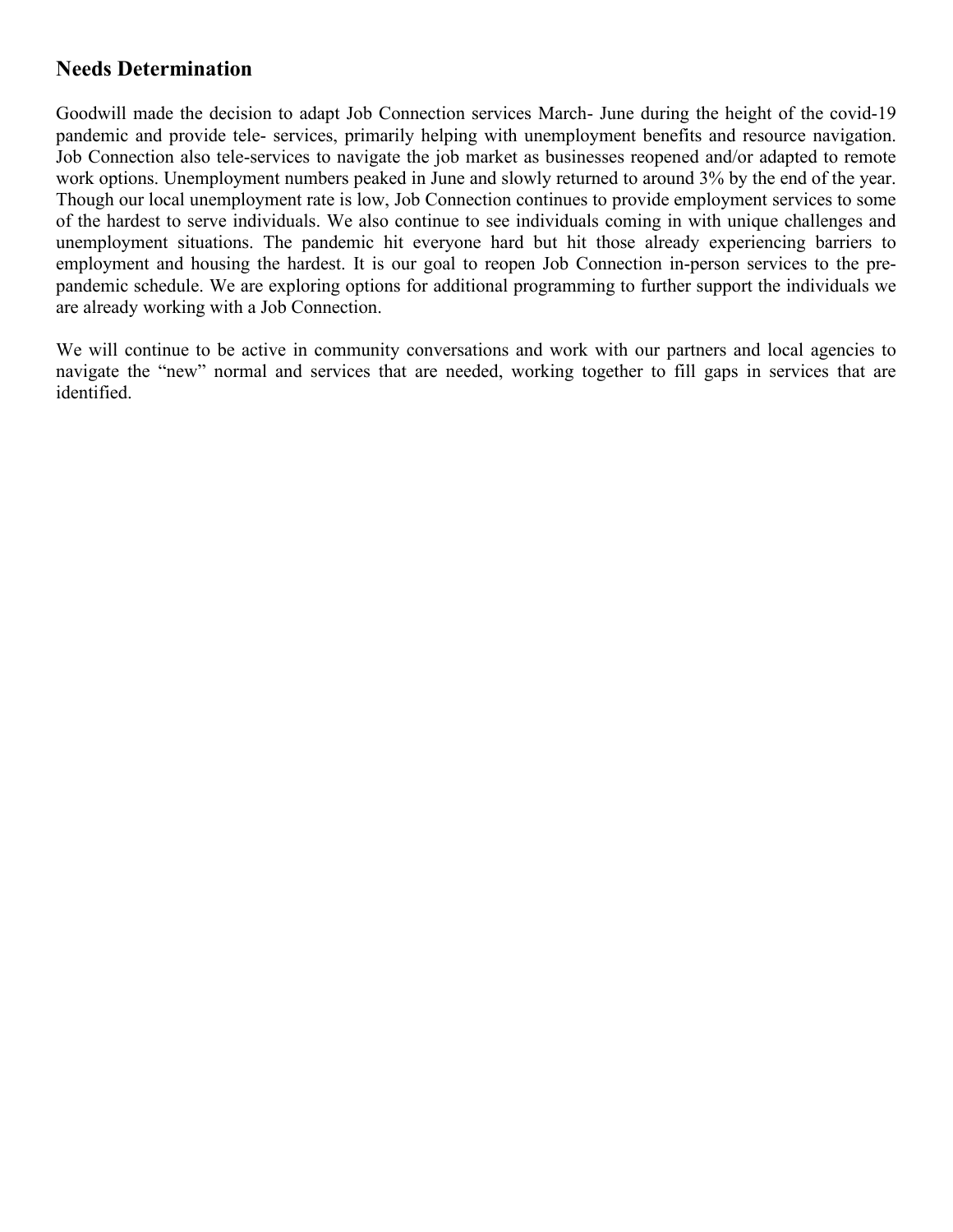## **2020 Goal Summary**

| Program                                                                                                                                 | Accomplished | <b>Not</b><br>Accomplished |
|-----------------------------------------------------------------------------------------------------------------------------------------|--------------|----------------------------|
| <b>Job Connection</b>                                                                                                                   |              |                            |
| Efficiency: First time users will account for 20% of the individuals served.                                                            | X            |                            |
| Effectiveness: Increase units of service to 400 or more.                                                                                | X            |                            |
| Satisfaction: 75% of participants will express satisfaction with their<br>experience at Job Connection.                                 | X            |                            |
| Service Access: To insure service access, a minimum of 75 participants<br>will be served within a calendar year.                        | X            |                            |
| <b>Community Service Recipients</b>                                                                                                     |              |                            |
| Effectiveness: Maintain percentage of active participants.                                                                              |              | X                          |
| Efficiency: Increase or maintain total service hours.                                                                                   |              | X                          |
| Satisfaction: 75% of recipients will express satisfaction with their<br>experience at Goodwill.                                         | X            |                            |
| <b>Goodwill Academy</b>                                                                                                                 |              |                            |
| Efficiency: Maintain an average Academy graduation rate of 60% or less.                                                                 | X            |                            |
| Efficiency: Maintain an average of 5 days or less for individuals not<br>completing Academy.                                            |              | X                          |
| Effectiveness: Maintain a turnover rate below 60% for the Agency without<br>Academy.                                                    | X            |                            |
| Satisfaction: Develop a quality control/satisfaction tool to measure<br>participant and/or store satisfaction with the Academy process. |              | X                          |
| <b>Retail Organizational Employment</b>                                                                                                 |              |                            |
| Effectiveness: 20% of participants will obtain competitive employment.                                                                  |              | X                          |
| Effectiveness: Participants will obtain a reasonable competitive wage for<br>their hired position.                                      | X            |                            |
| Effectiveness: 20% of participants will maintain supported employment for<br>a year.                                                    | X            |                            |
| Effectiveness: 75% of participants will self-advocate to their Employment<br>Specialist.                                                |              | X                          |
| Efficiency: The average cost per participants will be at or below the<br>budgeted amount.                                               | X            |                            |
| Satisfaction: 75% of participants and stakeholders will express satisfaction<br>with the services received.                             |              | X                          |
| Service Access: Maintain the number of individuals served.                                                                              | X            |                            |
| <b>YWCA Job Outfitters</b>                                                                                                              |              |                            |
| Efficiency: Maintain or increase usage of first-time users.                                                                             | X            |                            |
| Effectiveness: Maintain or increase usage of service by 5%.                                                                             |              | X                          |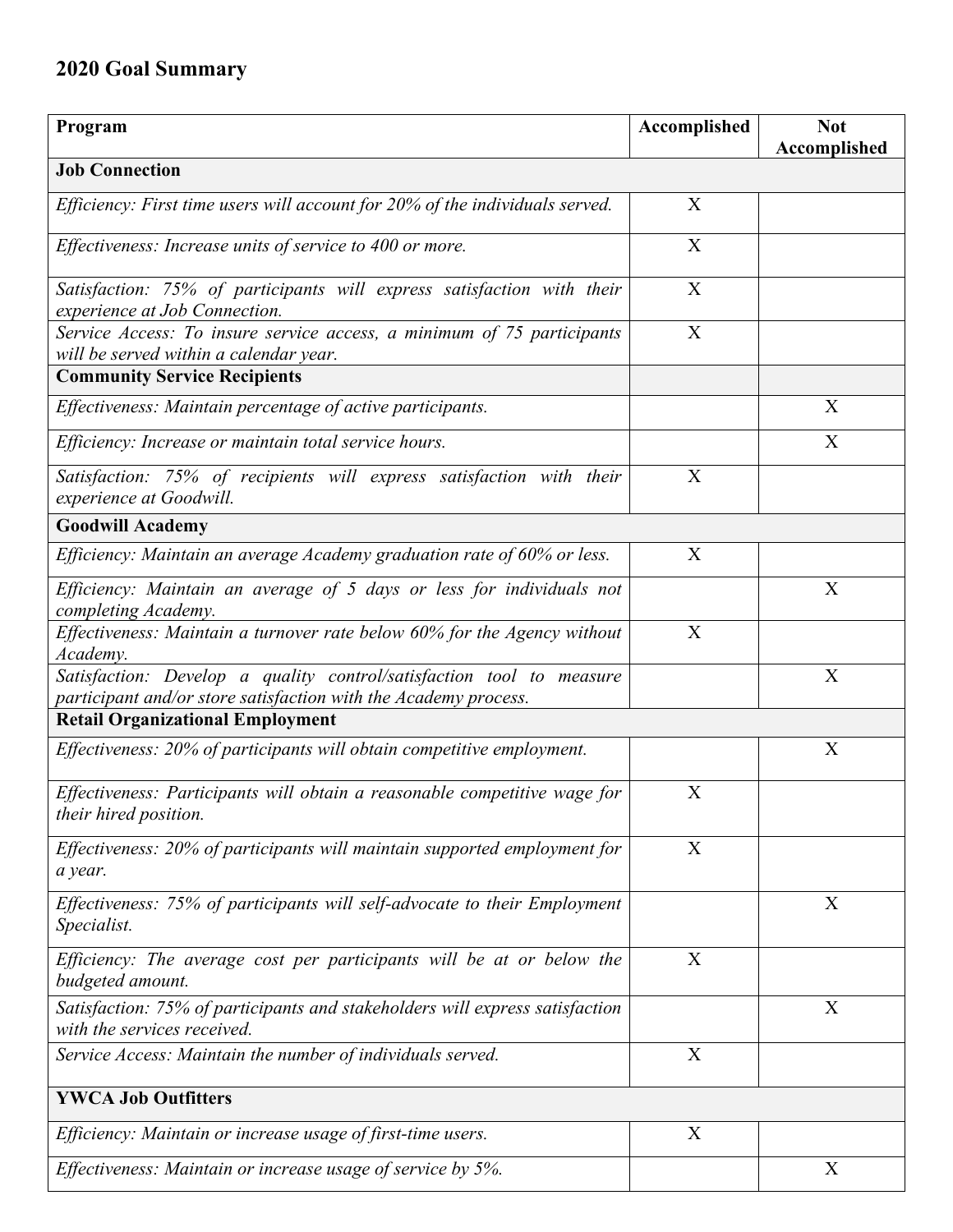## **2021 Goals**

#### **Job Connection**

- 1) **Efficiency:** First time users will account for 20% of the individuals served.
- 2) **Effectiveness:** Increase or maintain units of service at 400 or more.
- 3) **Satisfaction:** 75% of participants will express satisfaction with their experience at Job Connection.
- 4) **Service Access:** To insure service access, a minimum of 75 participants will be served within a calendar year.

**Community Service Recipients –** program remains suspended at this time.

- 1) Evaluate new options for volunteer/work experience programming.
- 2) Offer limited volunteer opportunities as needed until further programming can be developed and maintained.

#### **Goodwill Academy**

- 1) **Efficiency:** Maintain an average Academy graduation rate of 60% or more.
- 2) **Efficiency:** Maintain an average of 5 days or less for individuals not completing Academy.
- 3) **Effectiveness:** Maintain a turnover rate below 60% for the Agency without Academy.
- 4) **Satisfaction:** Develop a quality control/satisfaction tool to measure participant and/or store satisfaction with the Academy process.

#### **Retail Organizational Employment**

- 1) **Effectiveness:** 20% of participants will obtain competitive employment.
- 2) **Effectiveness:** Participants will obtain a reasonable competitive wage for their hired position.
- 3) **Effectiveness:** 20% of participants will maintain supported employment for a year.
- 4) **Effectiveness:** 75% of participants will self-advocate to their Employment Specialist.
- 5) **Efficiency:** The average cost per participant will be at or below the budget amount.
- 6) **Satisfaction:** 75% of participants and stakeholders will express satisfaction with the services received.
- 7) **Service Access:** To insure service access, a minimum of 8 participants will be served within a calendar year.